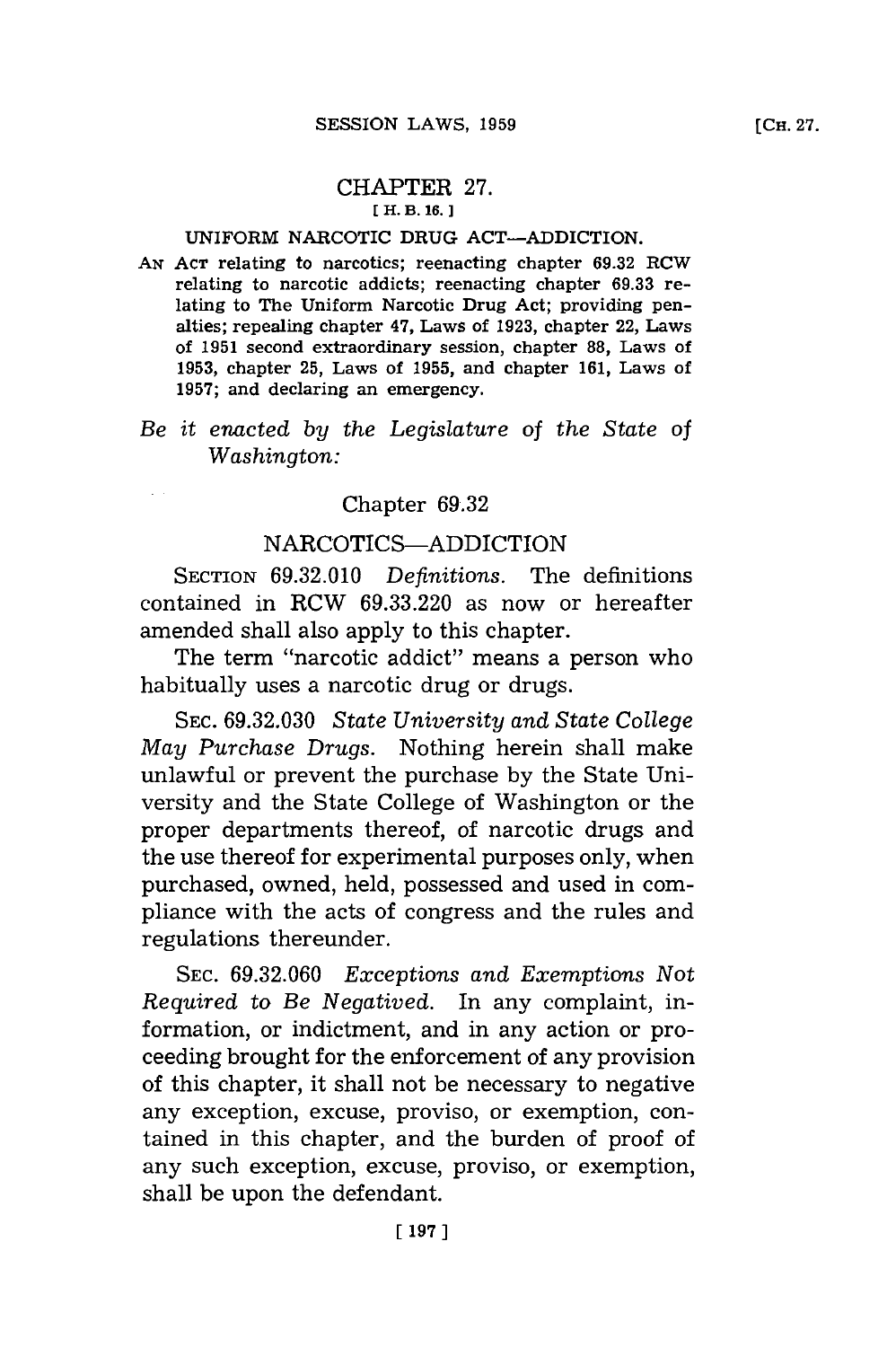SEc. **69.32.070** *Suspected Addicts-Treatment-Isolation.* State, county and municipal health officers, or their authorized deputies, who are licensed physicians, within their respective jurisdictions are hereby directed and empowered, when in their **judg**ment it is necessary to protect the public safety, health and morals, to make examinations of persons reasonably suspected of being habitual users of any narcotic drug and to require persons whom they have reason to suspect to be habitual users of any narcotic drug to report for treatment to an approved physician, and continue treatment at his own expense until cured, or to submit to treatment, provided at public expense, until cured, and also to isolate or quarantine habitual users of such narcotic drugs or their derivatives. Such officer, deputy or physician shall make a written finding that such person is an habitual user of a narcotic drug, which finding shall be filed **\*in** his office: *Provided,* That such habitual users shall not be isolated or quarantined until the state board of health shall first, **by** general regulation, determine that the quarantine or isolation of all habitual users is necessary: *Provided, further,* That any persons suspected as herein set forth may have present at the time of his examination, a physician of his or her own choosing: *And provided further,* That the suspected person shall be informed **by** the health officer of his or her rights under this chapter.

SEc. **69.32.080** *Unlawful Possession, Use-Habitual User-Penalty.* It shall be unlawful for any person to use, administer **by** hypodermic or otherwise any narcotic drug as defined in the uniform narcotic drug act, RCW **69.33.220** as now or hereafter amended, except as prescribed and under the direction of a physician authorized **by** law to practice medicine in this state, and any other person authorized **by** law to treat sick and injured human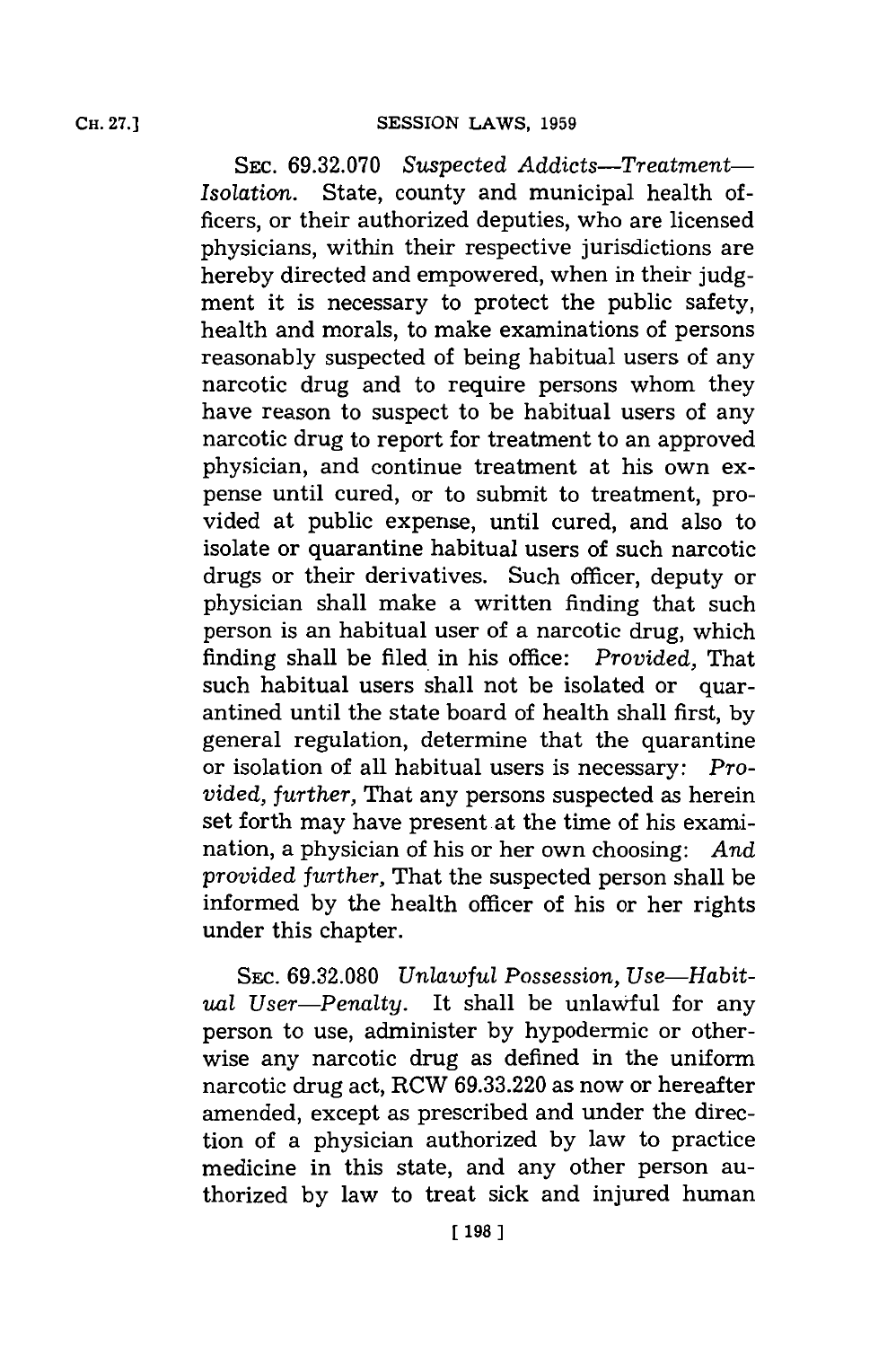beings in this state and to use narcotic drugs in connection with such treatment. The unlawful possession of narcotic drugs as defined herein shall be prima facie evidence of an intent to illegally use such drugs. An habitual user of narcotic drugs shall be any person addicted to the use of narcotics as defined in this chapter and obtaining such narcotics unlawfully. Any person convicted of being an habitual user of narcotics or of violating any provision of this chapter shall be guilty of a gross misdemeanor.

SEc. **69.32.090** *Examination and Treatment* of *Convicted Persons.* Any person convicted under the provisions of RCW **69.32.080** or any person who shall be confined or imprisoned in any state, county, or city prison in the state and who may be reasonably suspected **by** the health officer of being a narcotic addict shall be examined for and if found to be an habitual user of said drugs, or any of them, shall be treated therefor at public expense **by** the health officers or their deputies who are licensed physicians. The prison authorities of any state, county, or city prison are directed to make available to the health authorities, such portion of any state, county, or city prison as may be necessary for a clinic or hospital wherein all persons who may be confined or imprisoned in any such prison, and who are habitual users of said drugs or their derivatives, may be isolated and treated at public expense until cured, or, in lieu of such isolation any such persons may, in the discretion of the board of health, be required to report for treatment to a licensed physician, or submit to treatment provided at public expense, as provided in RCW **69.32.070.** Nothing herein contained shall be construed to interfere with the service of any sentence imposed **by** a court as a punishment for the commission of crime: *Provided,* That licensed physicians treating any narcotic addict shall, upon beginning said treatment, immediately report the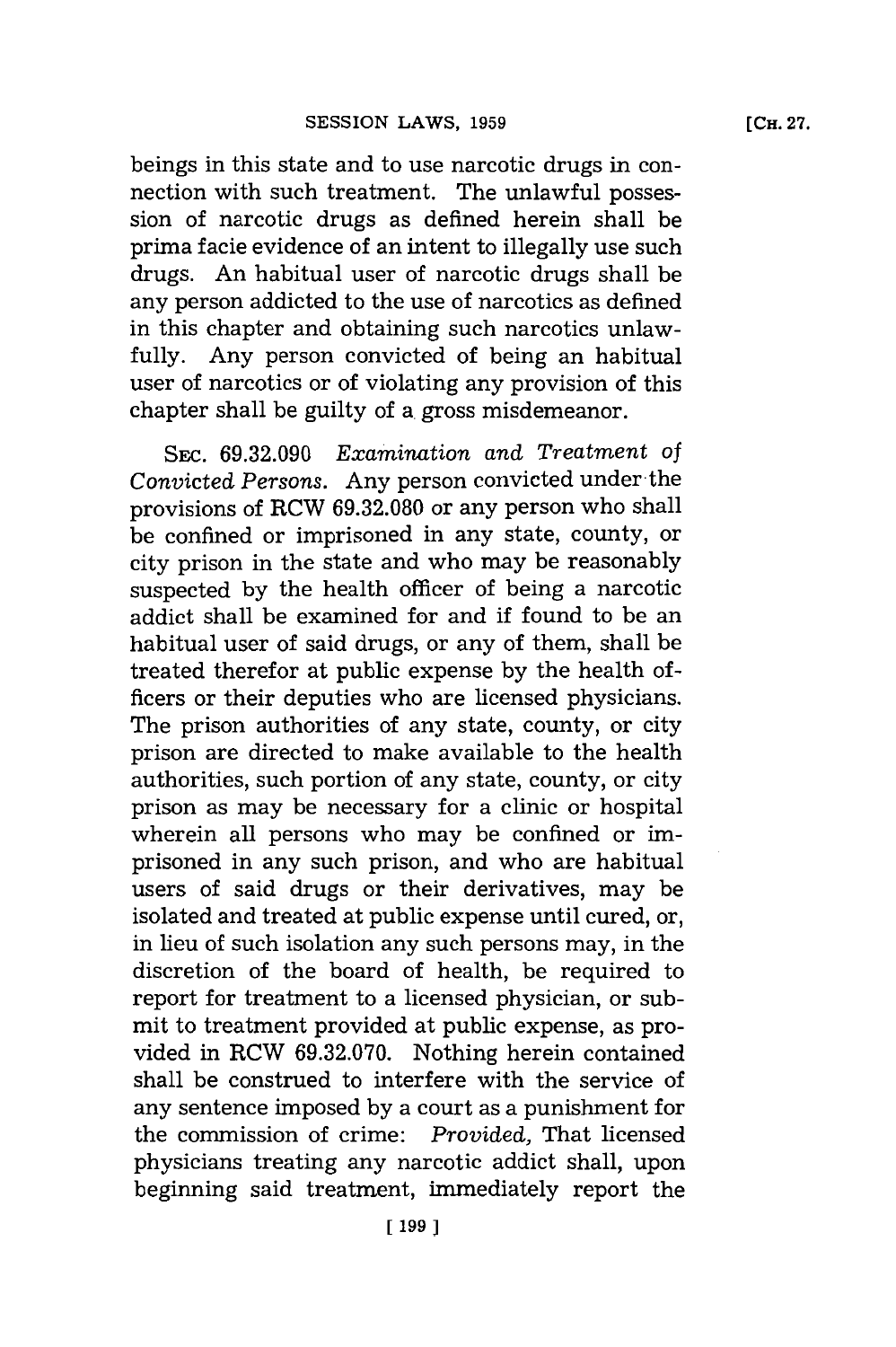same to the health officer in charge in that jurisdiction, such report to be on forms prescribed **by** the state board of health, and such report shall give the name of the person receiving such treatment and such other information as shall be deemed necessary **by** the state board of health.

**SEc. 69.32.100** *Rules and Regulations-Safeguards-Penalty.* The state board of health is hereby empowered and directed **by** resolution duly entered on the minutes of its proceedings to make such rules and regulations as shall in its judgment be necessary for the carrying out of the provisions of this chapter, including rules and regulations providing for the control and treatment of persons isolated or quarantined under the provisions of RCW **69.32.070,** and such other rules and regulations, not in conflict with the provisions of this chapter, concerning the control, care, treatment and quarantine of persons addicted to the habitual use of narcotic drugs, as it may from time to time deem advisable. **All** such rules and regulations so made shall be in force and binding on all county and municipal health officers and other persons affected **by** this chapter: *Provided,* That such regulations shall prescribe reasonable safeguards against the disclosure, except to officers and physicians charged with the enforcement of this chapter, of the names of any narcotic addicts who faithfully comply with the provisions of this chapter and the lawful regulations of the state board of health, and whoever shall violate any of such safeguarding regulation shall be guilty of a gross misdemeanor.

**SEC. 69.32.110** *Appeals.* Any person committed to quarantine under the provisions of RCW **69.32.070** or **69.32.090,** feeling aggrieved at the finding of the health officer that he or she is an habitual user of such drugs, or at the finding that he or she be committed to quarantine, shall have the right of appeal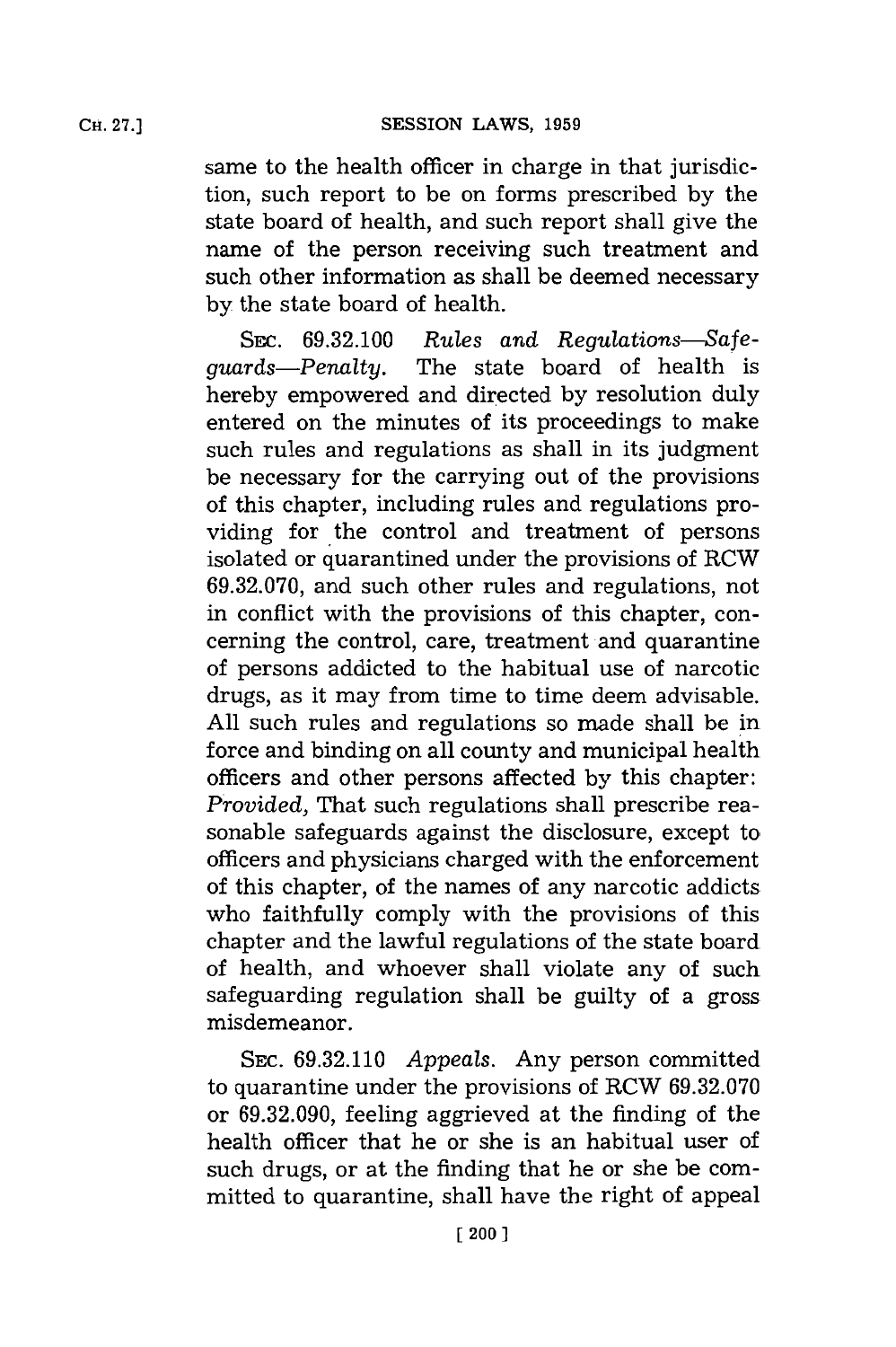from such finding to the superior court of the state of Washington for the county in which said person is quarantined. Said appeal shall be taken within ten days after said health officer shall have made his finding and shall be taken **by** serving written notice of appeal upon said health officer, and **by** filing the same in the office of the clerk of the superior court, and the procedure governing appeals from **judg**ments of justices of the peace to the superior court shall govern all such appeals: *Provided,* That the person appealing shall be held in quarantine during the pendency of such appeal. Within five days after such appeal shall have been filed, the superior court shall, without a jury, examine or cause to be examined the person taking the appeal, and take such evidence as it may deem necessary for the determination of the truth of the charges against the appellant or of the findings of such health officer. The prosecuting attorney of the county shall represent the health or quarantine officer in all such appeals and the appellant shall have the right to be represented **by** counsel.

The findings and judgment of said superior court upon said appeal shall be conclusive. Any person committed to quarantine under the provisions of this chapter may be paroled, or discharged from quarantine at any time **by** the committing health officer or his successor in charge, whenever said person is cured of such narcotic habit, or whenever said of  ficer shall deem it no longer necessary for the public health, safety and morals, to continue the quarantine of said individual. Any person held in quarantine deeming himself cured may make application for discharge to the health officer ordering commitment, or his successor, upon which application findings in writing shall be made within five days therefrom. In the event that the application is denied the applicant may appeal to the superior court in the man-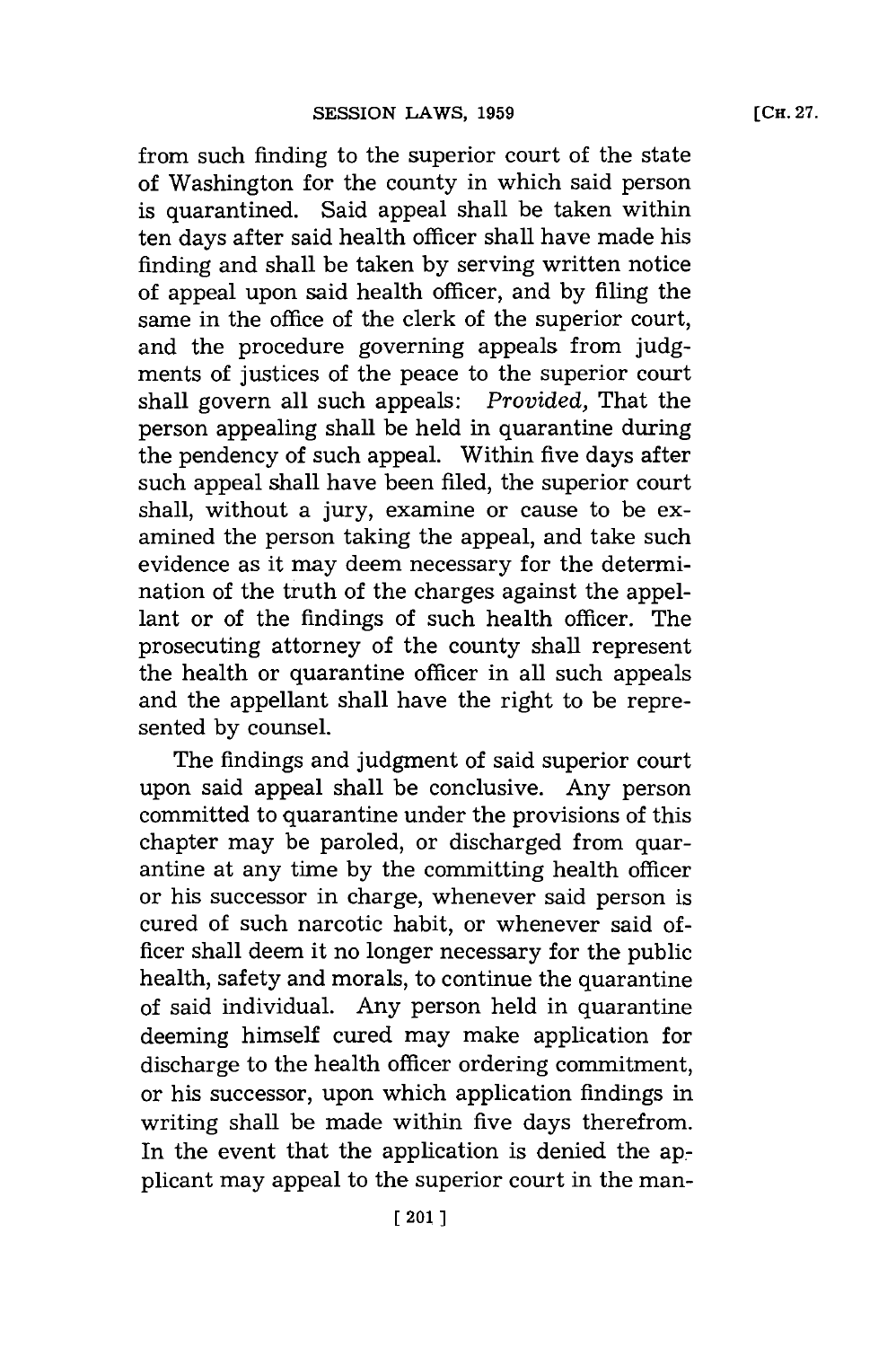ner herein provided from the findings of the quarantine officer in charge that he or she is not cured of such habit: *Provided, however,* That said appeal shall not lie until after said person shall have been in quarantine for a period of at least six months. If upon such hearing the appeal shall be disallowed **by** the court, the appellant shall be returned to quarantine. If such appeal be allowed, the appellant shall be discharged therefrom. Nothing in RCW **69.32.070, 69.32.090** through **69.32.110,** and **69.32.130** shall affect, prevent, or interfere with prosecutions instituted under RCW **69.32.080.**

**SEC. 69.32.120** *Quarantine Stations and Clinics.* For the purpose of carrying out the provisions of this chapter the state board of health shall have the power and authority from time to time to divide the state into such number of quarantine districts consisting of one or more counties, or municipalities, or parts of counties or municipalities, as it shall deem expedient, and to establish at such place, or places, as it shall deem necessary, quarantine stations and clinics for the detention and treatment of persons found to be habitual users of narcotic drugs, and to establish any such quarantine station and clinic 'in connection with any county or city jail, or in any hospital or other public or private institution having or which may be provided with, such necessary detention, segregation, isolation, clinic and hospital facilities as may be required and prescribed **by** the board, and to enter into arrangements for the conduct of such quarantine stations and clinics with the public officers or persons, associations, or corporations in charge of or maintaining and operating such institutions.

SEc. **69.32.130** *Penalty for Violating Rule or Regulation or Order.* Any person who shall violate lawful rules or regulations made **by** the state board of health pursuant to the authority herein granted,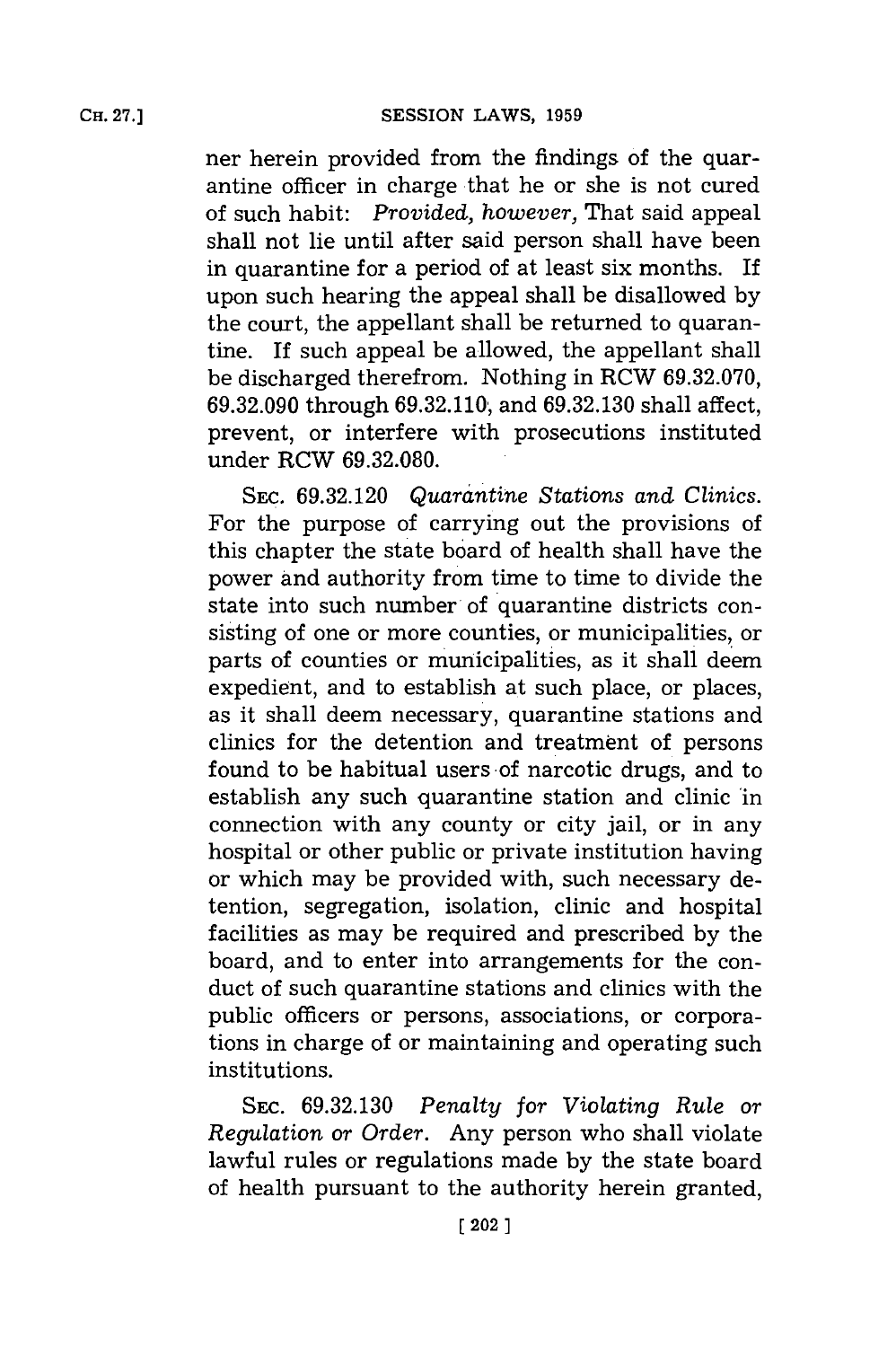or who shall fail or refuse to obey any lawful order issued **by** any state, county or municipal health officer, pursuant to the authority granted in this chapter, shall be deemed guilty of a gross misdemeanor.

**SEC. 69.32.900** *Continuation* of *Existing Law.* The provisions of this chapter insofar as they are substantially the same as statutory provisions repealed **by** this chapter, and relating to the same subject matter, shall be construed as restatements and continuations, and not as new enactments.

**SEC. 69.32.910** *Chapter and Section Headings Not Part of Law.* Chapter headings, and section or subsection headings, as used in this chapter do not constitute any part of the law.

**SEC. 69.32.920** *Invalidity of Part of Chapter Not to Affect Remainder.* If any provision of this chapter, or its application to any person or circumstance is held invalid, the remainder of the chapter, or the application of the provision to other persons or circumstances is not affected.

**SEC. 69.32.930** *Repeals and Saving.* The following acts or parts of acts are repealed:

**(1)** Chapter 47, Laws of **1923;**

(2) Sections **18,** 22, and **23,** chapter 22, Laws of **1951** second extraordinary session;

**(3)** Section **1,** chapter **88,** Laws of **1953.**

Such repeals shall not be construed as affecting any existing right acquired under the provisions of the statutes repealed, nor any rule, regulation or order adopted pursuant thereto, nor as affecting any proceeding instituted thereunder.

SEC. **69.32.940** *Emergency.* This act is necessary for the immediate preservation of the public peace, health and safety, the support of the state government and its existing public institutions, and shall take effect immediately.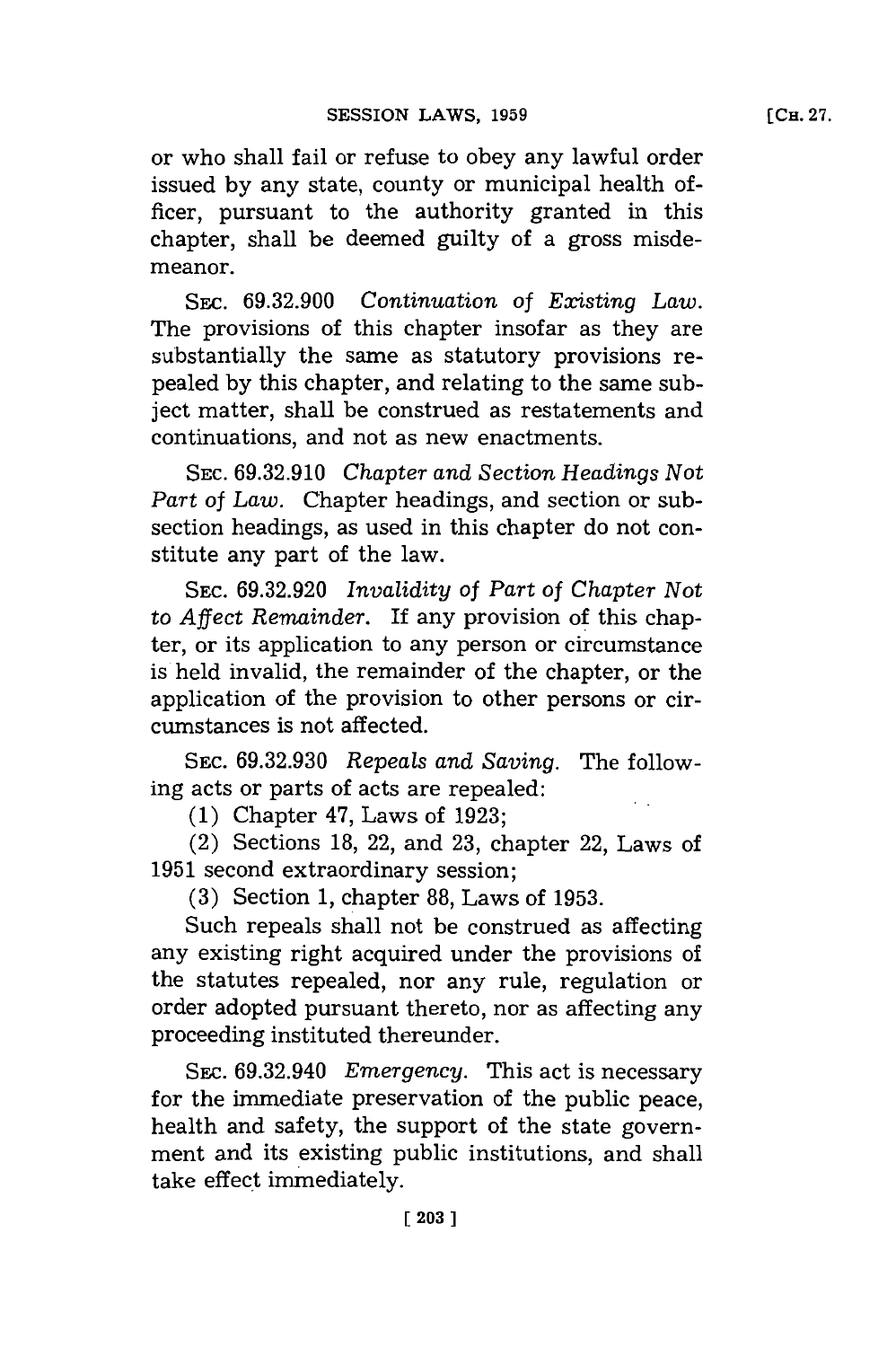**SEC. 69.32.950** *Statement of Public Policy.* The habitual use of opium, morphine, cocaine, alkaloid cocaine, coca leaves or alpha or beta eucaine, their derivatives and other habit-forming drugs hereinafter named is deterimental and dangerous to the individual and to public safety, health and morals.

**SEC. 69.32.960** *Chapter Is Cumulative.* The provisions of this chapter shall be cumulative with and additional to the existing laws and regulations and nothing herein contained shall abridge or limit the powers of health authorities as construed **by** the supreme court of the state of Washington, except as herein otherwise provided.

# Chapter **69.33**

## UNIFORM NARCOTIC **DRUG ACT**

**SEC. 69.33.220** *Definitions.* The following words and phrases, as used in this chapter, shall have the following meanings, unless the context otherwise requires:

**(1)** "Person" includes any corporation, association, copartnership, or one or more individuals.

(2) "Physician" means a person authorized **by** law to practice medicine in this state and any other person authorized **by** law to treat sick and injured human beings in this state and to use narcotic drugs in connection with such treatment.

**(3)** "Dentist" means a person authorized **by** law to practice dentistry in this state.

(4) "Veterinarian"~ means a person authorized **by** law to practice veterinary medicine in this state.

**(5)** "Manufacturer" means a person who **by** compounding, mixing, cultivating, growing, or other process, produces or prepares narcotic drugs, but does not include an apothecary who compounds narcotic drugs to be sold or dispensed on prescriptions.

**(6)** "Wholesaler" means a person who supplies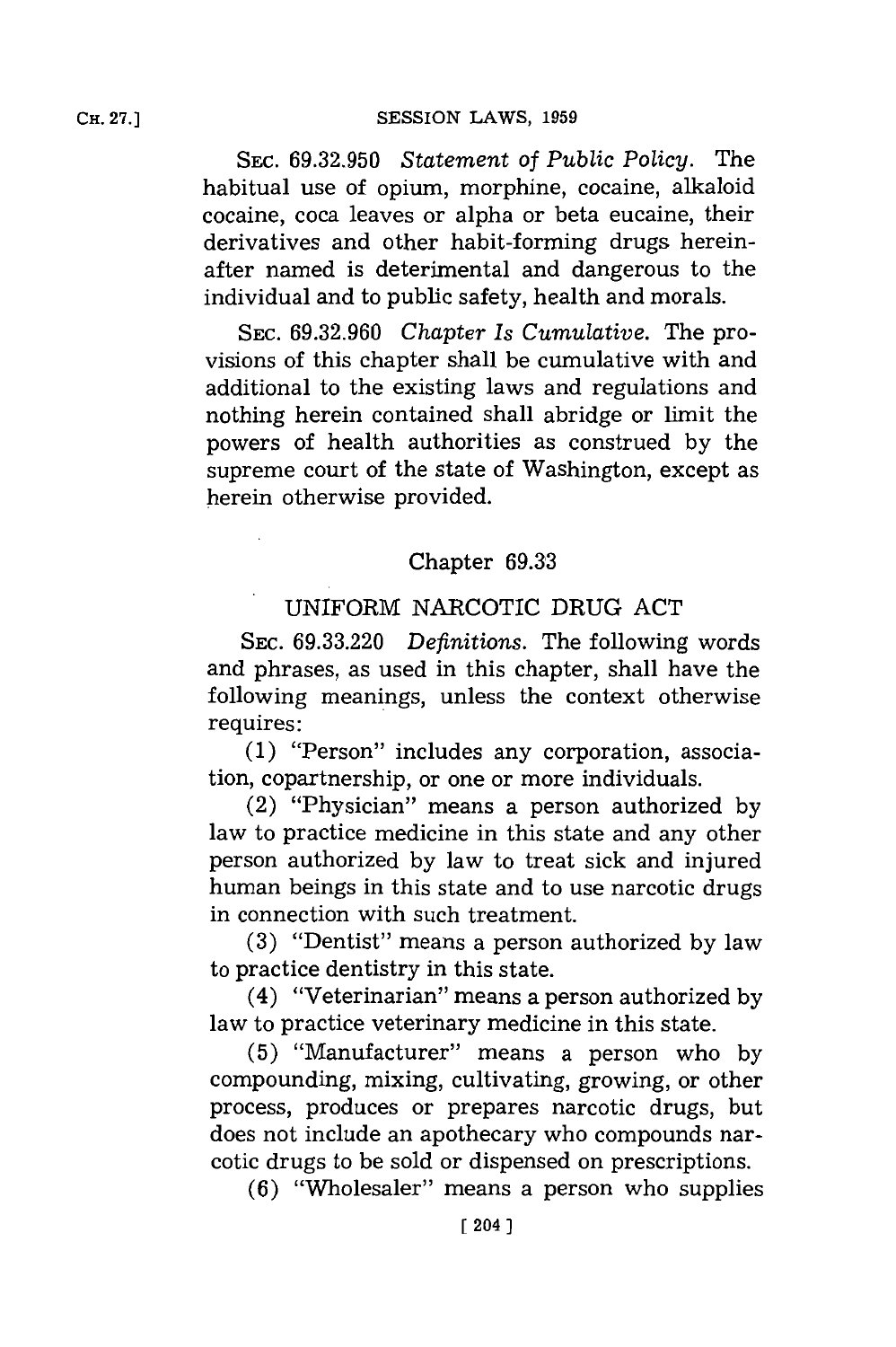narcotic drugs that he himself has not produced nor prepared, on official written orders, but not on prescriptions.

**(7)** "Apothecary" means a licensed pharmacist as defined **by** the laws of this state and, where the context so requires, the owner of a store or other place of business where narcotic drugs are compounded or dispensed **by** a licensed pharmacist; but nothing in this chapter shall be construed as conferring on a person who is not registered nor licensed as a pharmacist any authority, right, or privilege, that is not granted to him **by** the pharmacy laws of this state.

**(8)** "Hospital" means an institution for the care and treatment of the sick and injured, found **by** the state board of pharmacy to have a custodian of narcotics proper to be entrusted with the custody of narcotic drugs and the professional use of narcotic drugs under the direction of a physician, dentist, or veterinarian.

**(9)** "Laboratory" means a laboratory approved **by** the state board of pharmacy as proper to be entrusted with the custody of narcotic drugs and the use of narcotic drugs for scientific and medical purposes and for purposes of instruction.

**(10)** "Sale" includes barter, exchange, or gift, or offer therefor, and each such transaction made by any person, whether as principal, proprietor, agent, servant, or employee.

**(11)** "Coca leaves" includes cocaine and any compound, manufacture, salt, derivative, mixture, or preparation of coca leaves, except derivatives of coca leaves which do not contain cocaine, ecgonine, or substances from which cocaine or ecgonine may be synthesized or made.

(12) "Opium" includes morphine, codeine, and heroin, and any compound, manufacture, salt, deriva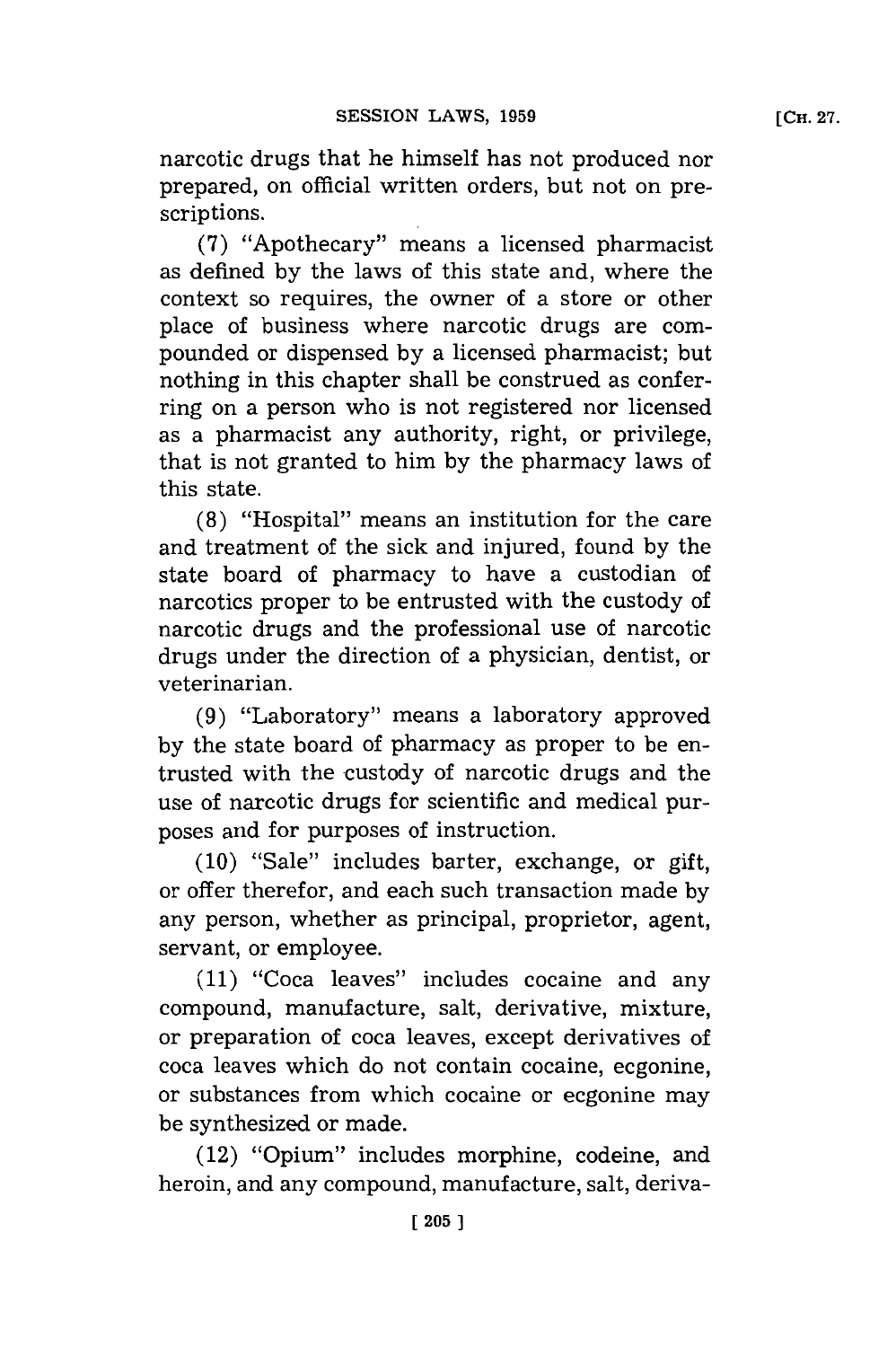tive, mixture, or preparation of opium, but does not include apomorphine or any of its salts.

**(13)** "Cannabis" includes all parts of the plant Cannabis Sativa L., whether growing or not; the seeds thereof; the resin extracted from any part of such plant; and every compound, manufacture, salt, derivative, mixture, or preparation of such plant, its seeds, or resin; but shall not include the mature stalks of such plant, fiber produced from such stalks, oil or cake made from the seeds of such plant, any other compound, manufacture, salt, derivative, mixture or preparation of such mature stalks (except the resin extracted therefrom), fiber, oil, or cake, or the sterilized seed of such plant which is incapable of germination.

(14) "Narcotic drugs" means coca leaves, opium, cannabis and every other substance neither chemically nor physically distinguishable from them; any other drugs to which the federal laws relating to narcotic drugs may now apply; and any drug found **by** the board of pharmacy, after reasonable notice and opportunity for hearing, to have addiction-forming or addiction-sustaining liability similar to morphine or cocaine, from the date of publication of such finding **by** the state board of pharmacy.

**(15)** "Federal narcotic laws" means the laws of the United States relating to opium, coca leaves, and other narcotic drugs.

**(16)** "Official written order" means an order written on a form provided for that purpose **by** the United States commissioner of narcotics, under any laws of the United States making provision therefor, if such order forms are authorized and required **by** federal law, and if no such order form is provided, then on an official form provided for that purpose **by** the state board of pharmacy.

**(17)** "Dispense" includes distribute, leave with, give away, dispose of, or deliver.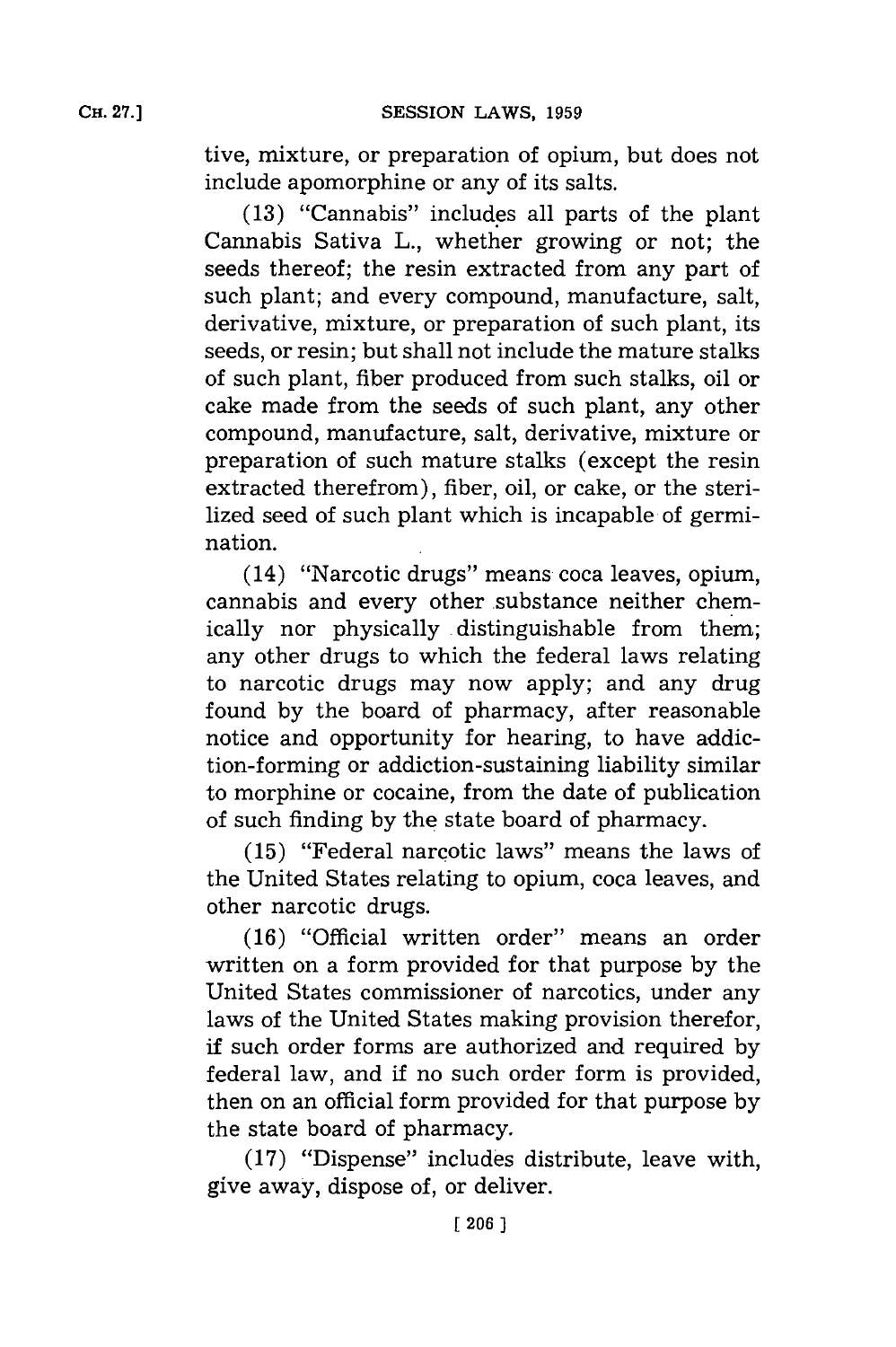**(18)** -"Registry number" means the number assigned to each person registered under the federal narcotic laws.

**SEC. 69.33.230** *Compliance Required.* It shall be unlawful for any person to manufacture, possess, have under his control, sell, prescribe, administer, dispense, or compound any narcotic drug, except as authorized in this chapter.

**SEC. 69.33.240** *License Required.* No person shall manufacture, compound, mix, cultivate, grow, or **by** any other process produce or prepare narcotic drugs, and no person as a wholesaler shall supply the same, without having first obtained a license so to do from the state board of pharmacy.

**SEC. 69.33.250** *Qualifications for License-Suspension or Revocation.* No license shall be issued under RCW **69.33.240** unless and until the applicant therefor has furnished proof satisfactory to the state board of pharmacy.

**(1)** That the applicant is of good moral character or, if the applicant be an association or corporation, that the managing officers are of good moral character.

(2) That the applicant is equipped as to land, buildings, and paraphernalia properly to carry on the business described in his application.

No license shall be granted to any person who has within five years been convicted of a wilful violation of any law of the United States, or of any state, relating to opium, coca leaves, or other narcotic drugs, or to any person who is a narcotic drug addict.

The state board of pharmacy may suspend or revoke any license for cause..

**SEC. 69.33.260** *Sale by Manufacturer, Wholesaler--Conditions-Use of Drugs.* **(1) A** duly licensed manufacturer or wholesaler may sell and dispense narcotic drugs to any of the following persons, but only on official written orders: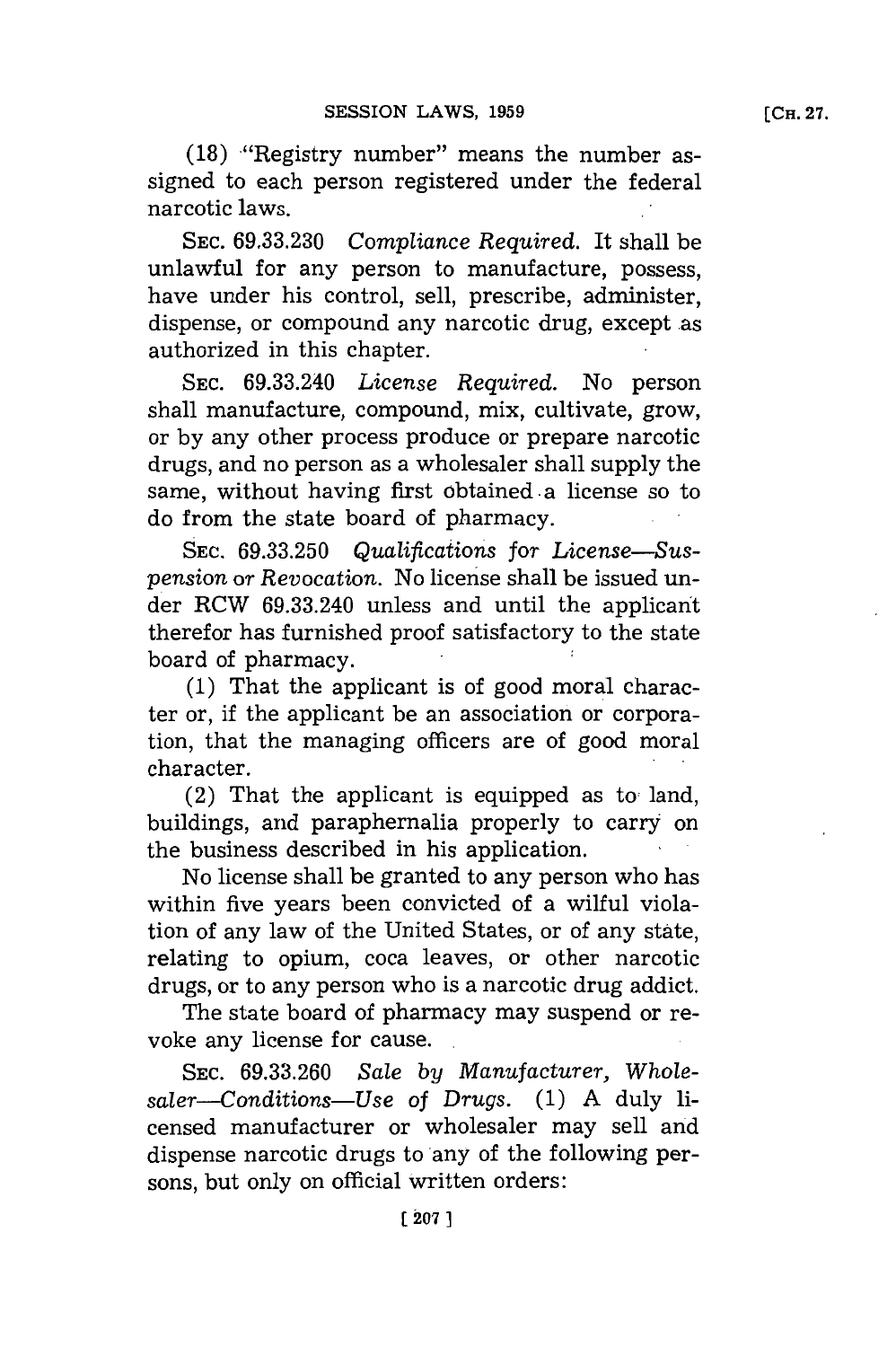(a) To a manufacturer, wholesaler, or apothecary.

**(b)** To a physician, dentist, or veterinarian.

(c) To a person in charge of a hospital, but only **for** use **by** or in that hospital.

**(d)** To a person in charge of a laboratory, but only for use in that laboratory for scientific and medical purposes.

(2) **A** duly licensed manufacturer or wholesaler may sell narcotic drugs to any of the following persons:

\*(a) On a special written order accompanied **by** a certificate of exemption, as required **by** the federal narcotic laws, to a person in the employ of the United States government or of any state, territorial, district, county, municipal, or insular government, purchasing, receiving, possessing, or dispensing narcotic drugs **by** reason of his official duties.

**(b)** To a master of a ship or a person in charge of any aircraft upon which no physician is regularly employed, or to a physician or surgeon duly licensed in some state, territory, or the District of Columbia to practice his profession, or to a retired commissioned medical officer of the United States army, navy, or public health service employed upon such ship or aircraft, only in pursuance of a special order form approved **by** a commissioned medical officer or acting assistant surgeon of the United States public health service.

**(c)** To a person in a foreign country if the provisions of the federal narcotic laws are complied with.

**(3)** An official written order for any narcotic drug shall be signed in duplicate **by** the person giving said order or **by** his duly authorized agent. The original shall be presented to the person who sells or dispenses the narcotic drug or drugs named therein. In event of the acceptance of such order **by** said person, each party to the transaction shall preserve his

**CH. 27.]**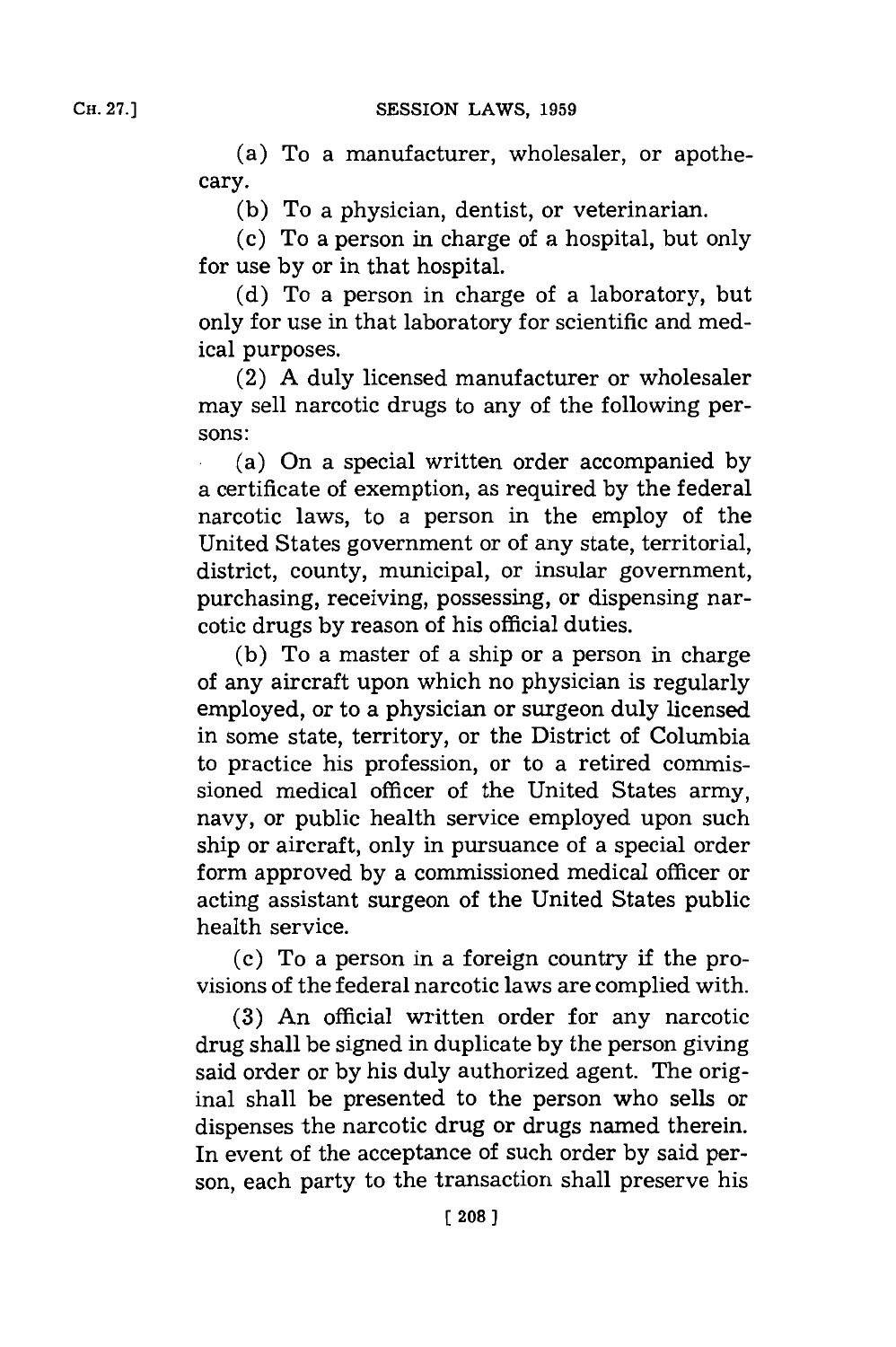copy of such order for a period of two years in such a way as to be readily accessible for inspection **by** any public officer or employee engaged in the enforcement of this chapter. It shall be deemed a compliance with this subsection if the parties to the transaction have complied with the federal narcotic laws, respecting the requirements governing the use of order forms.

(4) Possession of or control of narcotic drugs obtained as authorized **by** this section shall be lawful if in the regular course of business, occupation, profession, employment, or duty of the possessor.

**(5) A** person in charge of a hospital or of a laboratory, or in the employ of this state or of any other state, or of any political subdivision thereof or a master of a ship or a person in charge of any aircraft upon which no physician is regularly employed, or a physician or surgeon duly licensed in some state, territory, or the District of Columbia, to practice his profession, or a retired commissioned medical officer of the United States army, navy, or public health service employed upon such ship or aircraft who obtains narcotic drugs under the provisions of this section or otherwise, shall not administer, nor dispense, nor otherwise use such drugs within this state, except within the scope of his employment or official duty, and then only for scientific or medicinal purposes and subject to the provisions of this chapter.

**SEc. 69.33.270** *Sale by Apothecary.* **(1)** An apothecary, in good faith, may sell and dispense narcotic drugs to any person upon a written prescription or an oral prescription in pursuance to regulations promulgated **by** the United States commissioner of narcotics under the existing federal narcotic laws, of a physician, dentist, or veterinarian, dated and signed **by** the person prescribing on the day when issued and bearing the full name and address of the patient for whom, or of the owner of the animal **for** which, the drug is dispensed, and the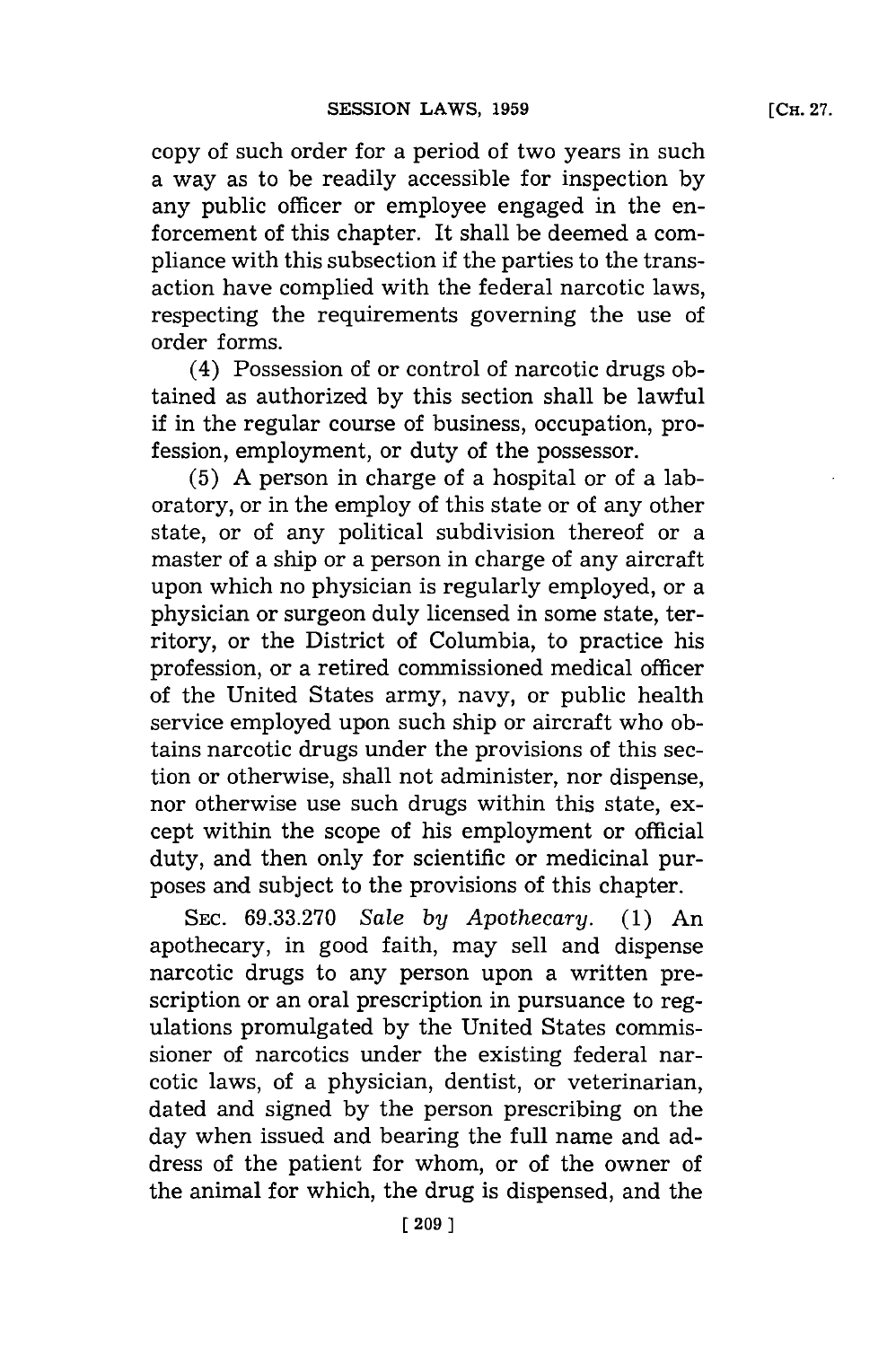full name, address, and registry number under the federal narcotic laws of the person prescribing, **if** he is required **by** those laws to be so registered. If the prescription be for an animal, it shall state the species of animal **for** which the drug is prescribed. The person filling the prescription shall write the date of filling and his own signature on the face of the prescription. The prescription shall be retained on file **by** the proprietor of the pharmacy in which it is filled for a period of two years, so as to be readily accessible -for inspection **by** any public officer or employee engaged in the enforcement of this chapter. The prescription shall not be refilled.

(2) The legal owner of any stock of narcotic drugs in a pharmacy, upon discontinuance of dealing in said drugs, may sell said stock to a manufacturer, wholesaler, or apothecary, but only on an official written order.

**(3)** An apothecary, only upon an official written order, may sell to a physician, dentist, or veterinarian, in quantities not exceeding one ounce at any one time, aqueous or oleaginous solutions of which the content of narcotic drugs does not exceed a proportion greater than twenty percent of the complete solution, to be used **for** medical purposes.

SEC. **69.33.280** *Dispensing by Physicians, Dentists, Veterinarians-Return* of *Unused Portion.* **(1)** A physician or a dentist, in good faith and in the course of his professional practice only, may prescribe, administer, and dispense narcotic drugs, or he may cause the same to be administered **by** a nurse or interne under his direction and supervision.

(2) **A** veterinarian, in good faith and in the course of his professional practice only, and not for use **by** a human being, may prescribe, administer, and dispense narcotic drugs, and he may cause them to be administered **by** an assistant or orderly under his direction and supervision.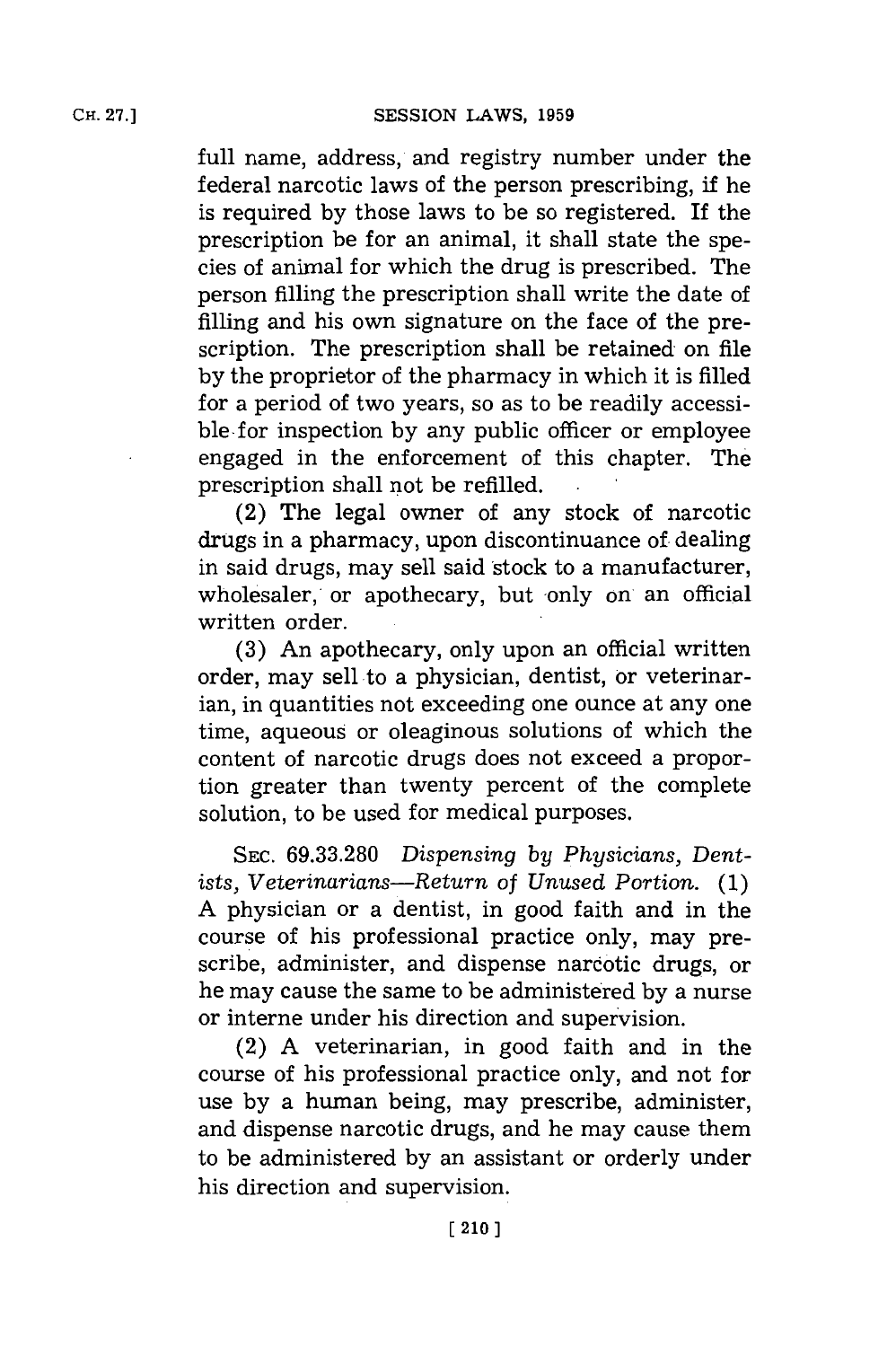**(3)** Any person who has obtained from a physician, dentist, or veterinarian any narcotic drug for administration to a patient during the absence of such physician, dentist, or veterinarian, shall return to such physician, dentist, or veterinarian any unused portion of such drug, when it is no longer required **by** the patient.

**SEC. 69.33.290** *Exempted Sales and Uses.* Except as otherwise in this chapter specifically provided, this chapter shall not apply to the following cases:

Administering, dispensing, or selling at retail any medicinal preparation, other than those hereinafter specified, that contains in one fluid ounce, or if a solid or semisolid preparation, in one avoirdupois ounce, not more than one grain of codeine or of any of its salts, or not more than one-sixth grain of dihydrocodeinone or of any of its salts, or not more than two grains of noscapine (formerly narcotine) or of any of its salts, or not more than two grains of papaverine or of any of its salts: *Provided,* That any new narcotic drug of natural or synthetic origin, that may be found **by** the United States commissioner of narcotics to be nonhabit forming in use, and which is so designated **by** them as an exempt narcotic, under federal law, may be classified as an exempt narcotic in the state of Washington, **by** ruling of the board of pharmacy.

The exemption authorized **by** this section shall be subject to the following conditions: **(1)** That the medicinal preparation administered, dispensed, or sold, shall contain, in addition to the narcotic drug in it, some drug or drugs conferring upon it medicinal qualities other than those possessed **by** the narcotic drug alone; and (2) that such preparation shall be administered, dispensed, and sold in good faith as a medicine, and not for the purpose of evading the provisions of this chapter.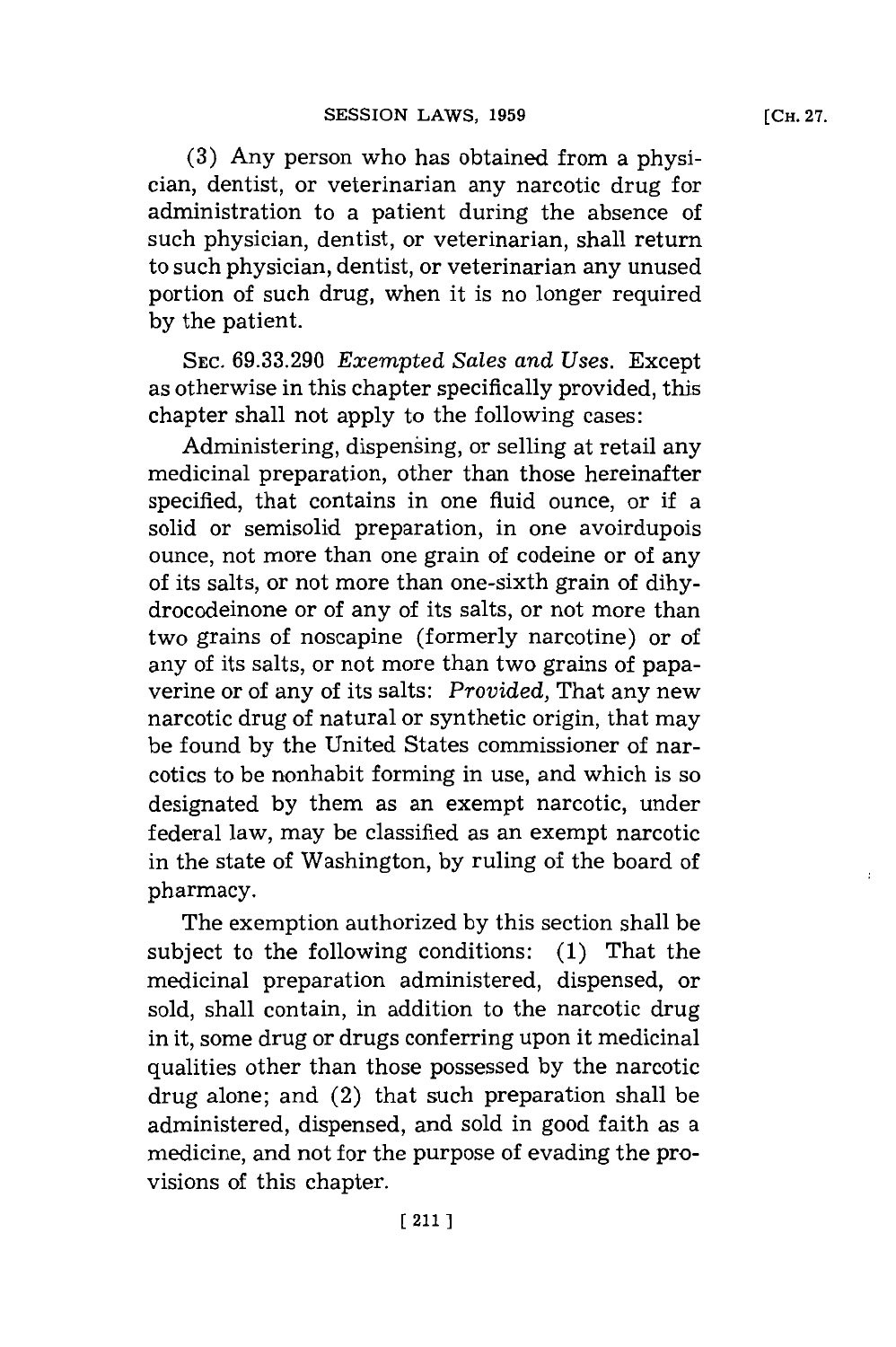Nothing in this section shall be construed to limit the quantity of codeine or of any of its salts, or of dihydrocodeinone or of any of its salts, or of noscapine (formerly narcotine) or of any of its salts, or of papaverine or of any of its salts, that may be prescribed, administered, dispensed, or sold, to any person or for the use of any person or animal, when it is prescribed, administered, dispensed, or sold, in compliance with the general provisions of this chapter.

**Note: See also section 1, chapter 97, Laws of 1959.**

**SEC. 69.33.300** *Records* to *Be Kept.* **(1)** Every physician, dentist, veterinarian, or other person who is authorized to administer or professionally use narcotic drugs, shall keep a record of such drugs received **by** him, and a record of all such drugs administered, dispensed, or professionally used **by** him otherwise than **by** prescription. It shall, however, be deemed a sufficient compliance with this subsection if any such person using small quantities of solutions or other preparations of such drugs for local application, shall keep a record of the quantity, character, and potency of such solutions or other preparations purchased or made up **by** him, and of the dates when purchased or made up, without keeping a record of the amount of such solution or other preparation applied **by** him to individual patients: *Provided,* That no record need be kept of narcotic drugs administered, dispensed, or professionally used in the treatment of any one patient, when the amount administered, dispensed, or professionally used for that purpose does not exceed in any forty-eight consecutive hours (a) four grains of opium, or **(b)** one-half of a grain of morphine or of any of its salts, or (c) two grains of codeine or of any of its salts, or **(d)** one-fourth of a grain of heroin or of any of its salts, or (e) a quantity of any other narcotic drug or any combination of narcotic drugs that does not exceed in pharmacologic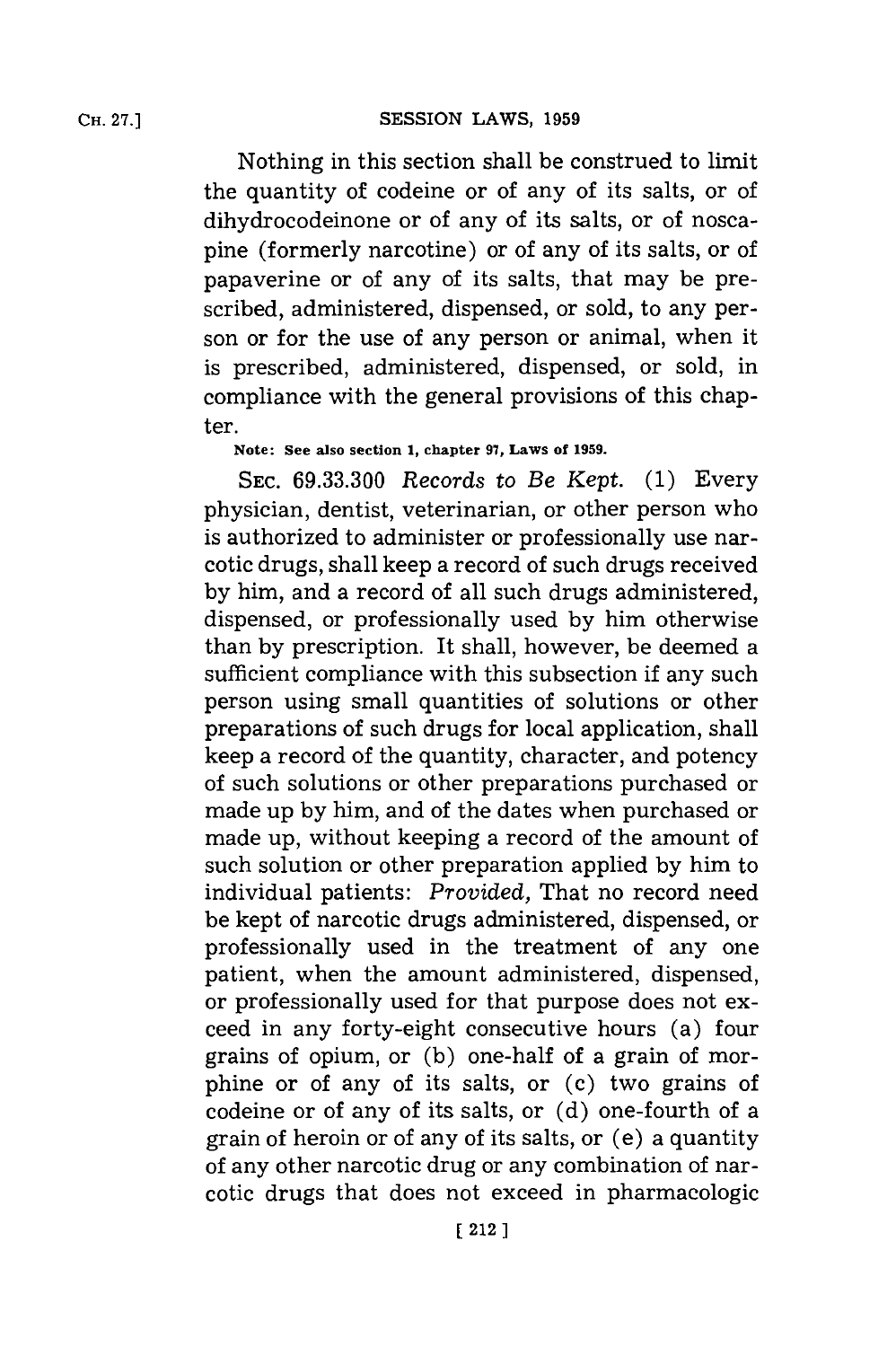potency any one of the drugs named above in the quantity stated.

(2) Manufacturers and wholesalers shall keep records of all narcotic drugs compounded, mixed, cultivated, grown, or **by** any other process produced or prepared, and of all narcotic drugs received and disposed of **by** them, in accordance with the provisions of subsection **5** of this section.

**(3)** Apothecaries shall keep records of all narcotic drugs received and disposed of **by** them, in accordance with the provisions of subsection **5** of this section.

(4) Every person who purchases for resale, or who sells narcotic drug preparations exempted **by** RCW **69.33.290,** shall keep a record showing the quantites and kinds thereof received and sold, or disposed of otherwise, in accordance with the provisions of subsection **5** of this section.

**(5)** The form of records shall be prescribed **by** the state board of pharmacy. The record of narcotic drugs received shall in every case show the date of receipt, the name and address of the person from whom received, and the kind and quantity of drugs received; the kind and quantity of narcotic drugs produced or removed from process of manufacture, and the date of such production or removal from process of manufacture; and the record shall in every case show the proportion of morphine, cocaine, or ecgonine contained in or producible from crude opium or coca leaves received or produced and the proportion of resin contained in or producible from the plant Cannabis Sativa L. The record of all narcotic drugs sold, administered, dispensed, or otherwise disposed of, shall show the date of selling, administering, or dispensing, the name and address of the person to whom, or **for** whose use, or the owner and species of animal for which the drugs were sold, administered or dispensed, and the kind and quan-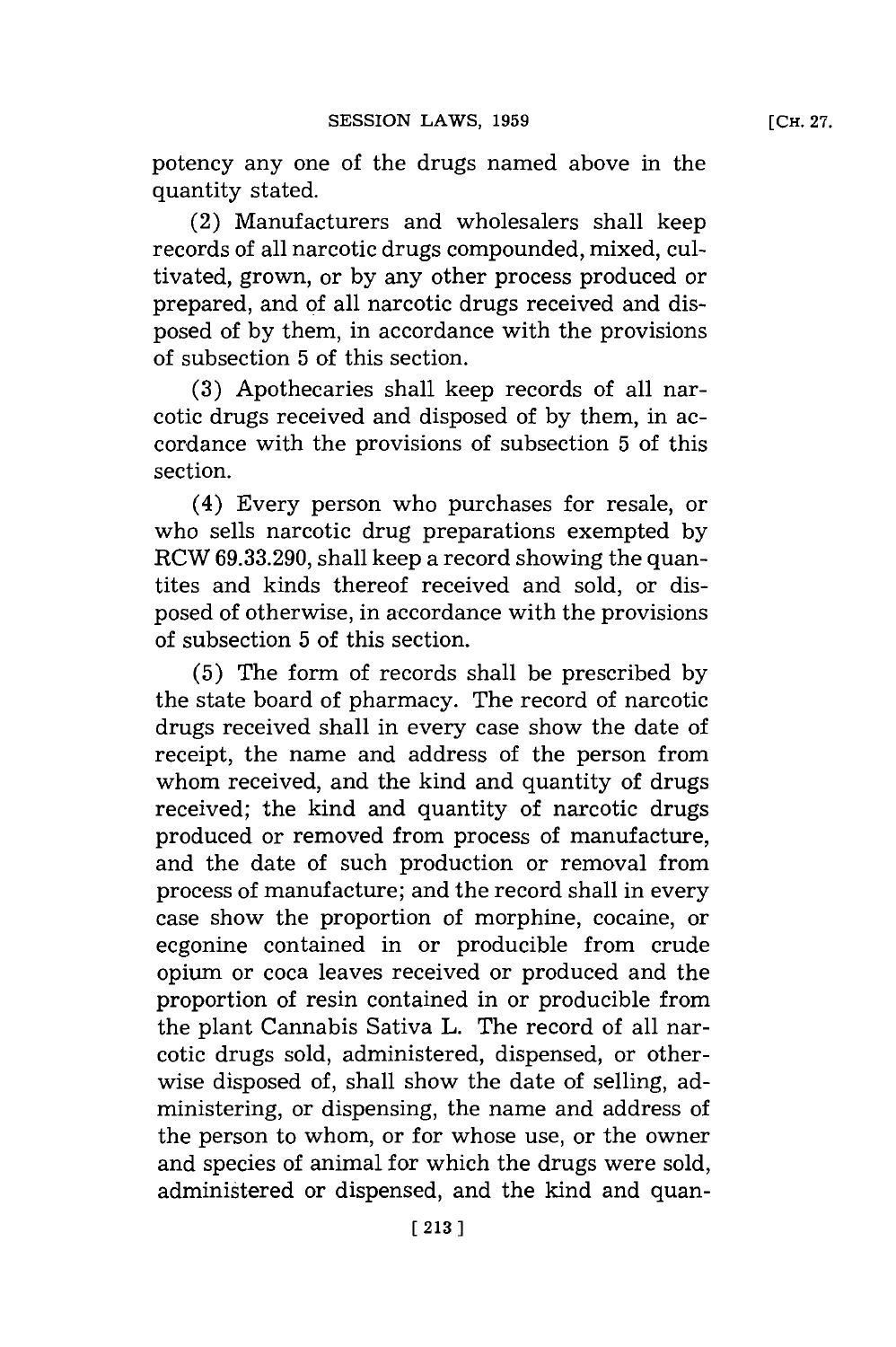*tity* of drugs. Every such record shall be kept for a period of two years from the date of the transaction recorded. The keeping of a record required **by** or under the federal narcotic laws, containing substantially the same information as is specified above, shall constitute compliance with this section, except that every such record shall contain a detailed list of narcotic drugs lost, destroyed, or stolen, if any, the kind and quantity of such drugs, and the date of the discovery of such loss, destruction, or theft.

**SEC. 69.33.310** *Labels Required.* **(1)** Whenever a manufacturer sells or dispenses a narcotic drug, and whenever a wholesaler sells or dispenses a narcotic drug in a package prepared **by** him, he shall securely affix to each package in which that drug is contained a label showing in legible English the name and address of the vendor and the quantity, kind, and form of narcotic drug contained therein. No person except an apothecary for the purpose of filling a prescription under this chapter, shall alter, deface, or remove any label so affixed.

(2) Whenever an apothecary sells or dispenses any narcotic drug on a prescription issued **by** a **phy**sician, dentist, or veterinarian, he shall affix to the container in which such drug is sold or dispensed, a label showing his own name, address, and registry number, or the name, address, and registry number of the apothecary for whom he is lawfully acting; the name and address of the patient or, if the patient is an animal, the name and address of the owner of the animal and the species of the animal; the name, address, and registry number of the physician, dentist, or veterinarian, **by** whom the prescription was issued, and such directions as may be stated on the prescription. No person shall alter, deface, or remove any label so affixed.

**SEC. 69.33.320** *User Must Keep Drug in Original Container.* **A** person to whom or for whose use any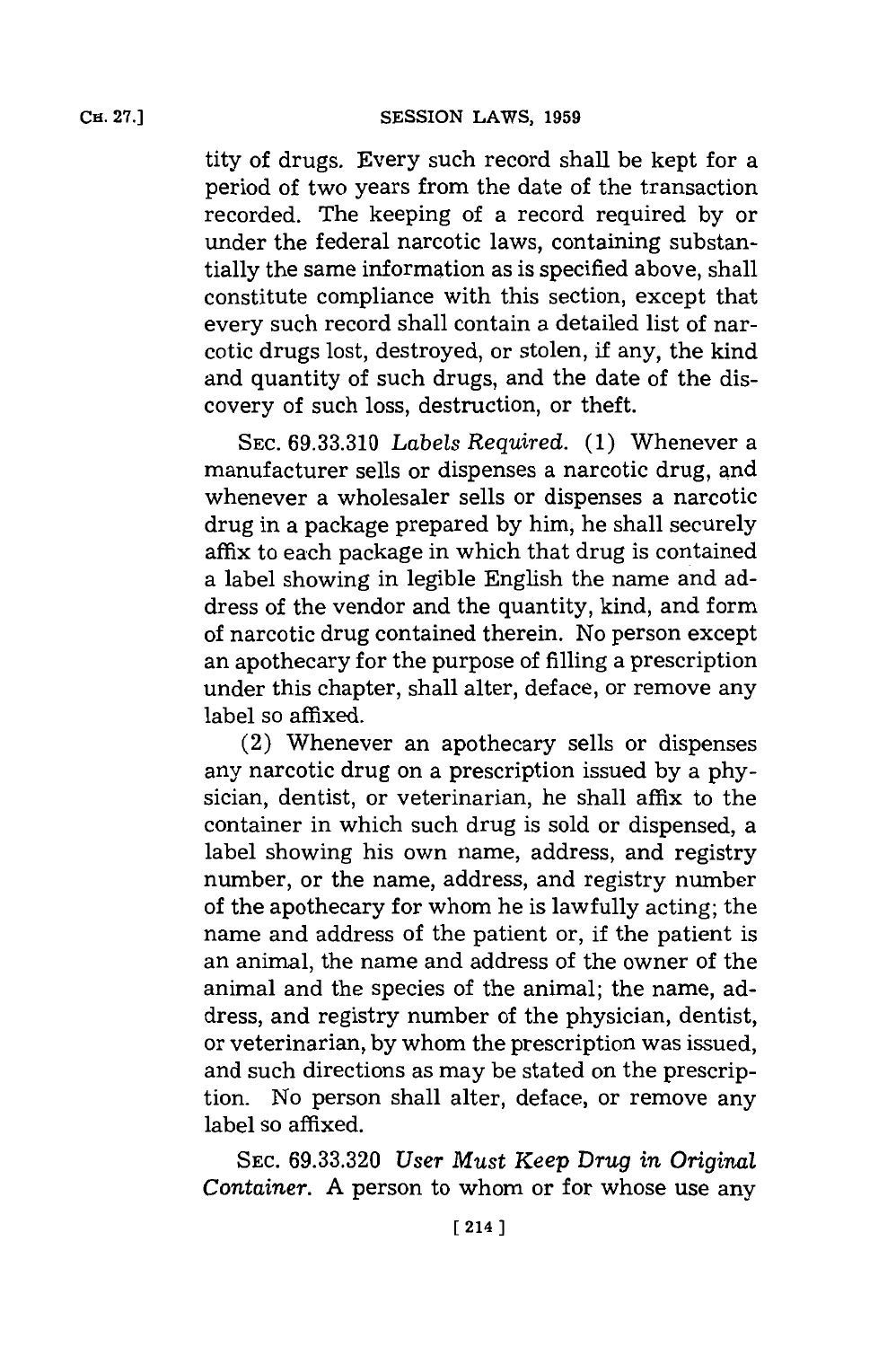narcotic drug has been prescribed, sold, or dispensed, **by** a physician, dentist, apothecary, or other person authorized under the provisions of RCW **69.33.260,** and the owner of any animal for which any such drug has been prescribed, sold, or dispensed, **by** a veterinarian, may lawfully possess it only in the container in which it was delivered to him **by** the person selling or dispensing the same.

SEc. **69.33.330** *Possession, Control by Common Carriers, Warehousemen, Public Officers, and Certain Employees.* The provisions of this chapter restricting the possessing and having control of narcotic drugs shall not apply to common carriers or to warehousemen, while engaged in lawfully transporting or storing such drugs, or to any employee of the same acting within the scope of his employment; or to public officers or their employees in the performance of their official duties requiring possession or control of narcotic drugs; or to temporary incidental possession **by** employees or agents of persons lawfully entitled to possession, or **by** persons whose possession is for the purpose of aiding public officers in performing their official duties.

**SEC. 69.3-3.340** *Narcotics Resort a Public Nuisance. Any* store, shop, warehouse, dwelling house, building, vehicle, boat, aircraft, or any place whatever, which is resorted to **by** narcotic drug addicts for the purpose of using narcotic drugs or which is used for the illegal keeping or selling of the same, shall be deemed a public nuisance. No person shall keep or maintain such a public nuisance.

**SEC. 69.33.350** *Disposal of Seized Narcotics.* **All** narcotic drugs, the lawful possession of which is not established or the title to which cannot be ascertained, which have come into the custody of a peace officer, shall be forfeited, and disposed of as follows:

**(1)** Except as in this section otherwise provided,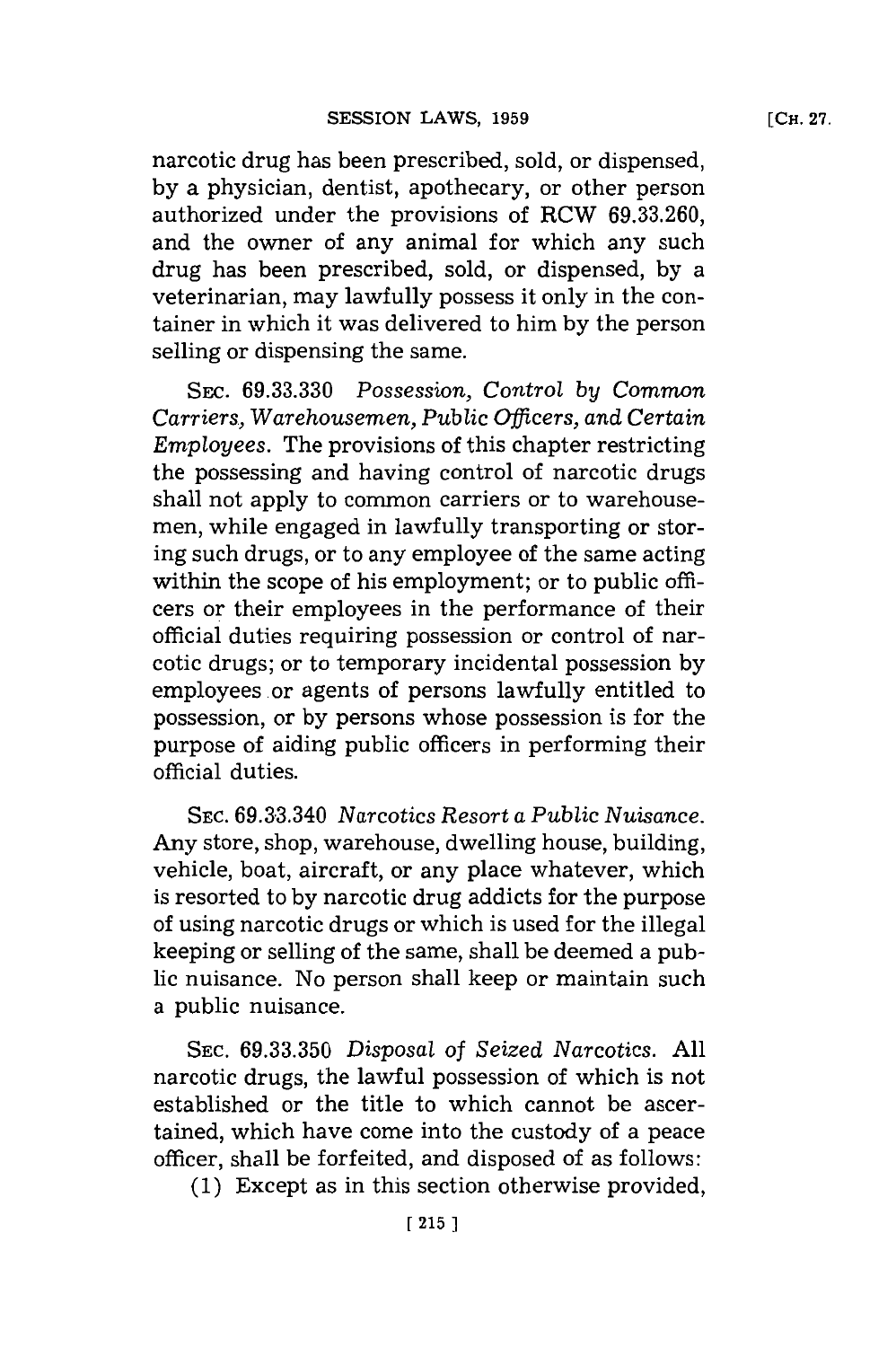the court or magistrate having jurisdiction shall order such narcotic drugs forfeited and destroyed. **A** record of the place where said drugs were seized, of the kinds and quantities of drugs so destroyed, and of the time, place, and manner of destruction, shall be kept, and a return under oath, reporting said destruction, shall be made to the court or magistrate and to the United States commissioner of narcotics, **by** the officer who destroys them.

(2) Upon written application **by** the state board of pharmacy, the court or magistrate **by** whom the forfeiture of narcotic drugs has been decreed may order the delivery of any of them, except heroin and its salts and derivatives, to said state board of pharmacy, for distribution or destruction, as hereinafter provided.

**(3)** Upon application **by** any hospital within this state, not operated for private gain, the state board of pharmacy may in its discretion deliver any narcotic drugs that have come into its custody **by** authority of this section to the applicant for medical use. The state board of pharmacy may from time to time deliver excess stocks of such narcotic drugs to the United States commissioner of narcotics, or may destroy the same.

(4) The state board of pharmacy shall keep a full and complete record of all drugs received and of all drugs disposed of, showing the exact kinds, quantities, and forms of such drugs; the persons from whom received and to whom delivered; **by** whose authority received, delivered, and destroyed; and the dates of the receipt, disposal, or destruction, which record shall be open to inspection **by** all federal or state officers charged with the enforcement of federal and state narcotic laws.

**SEC. 69.33.360** *Violation-Revocation* of *License-Reinstatement.* On the conviction of any person of the violation of any provision of this chapter, a copy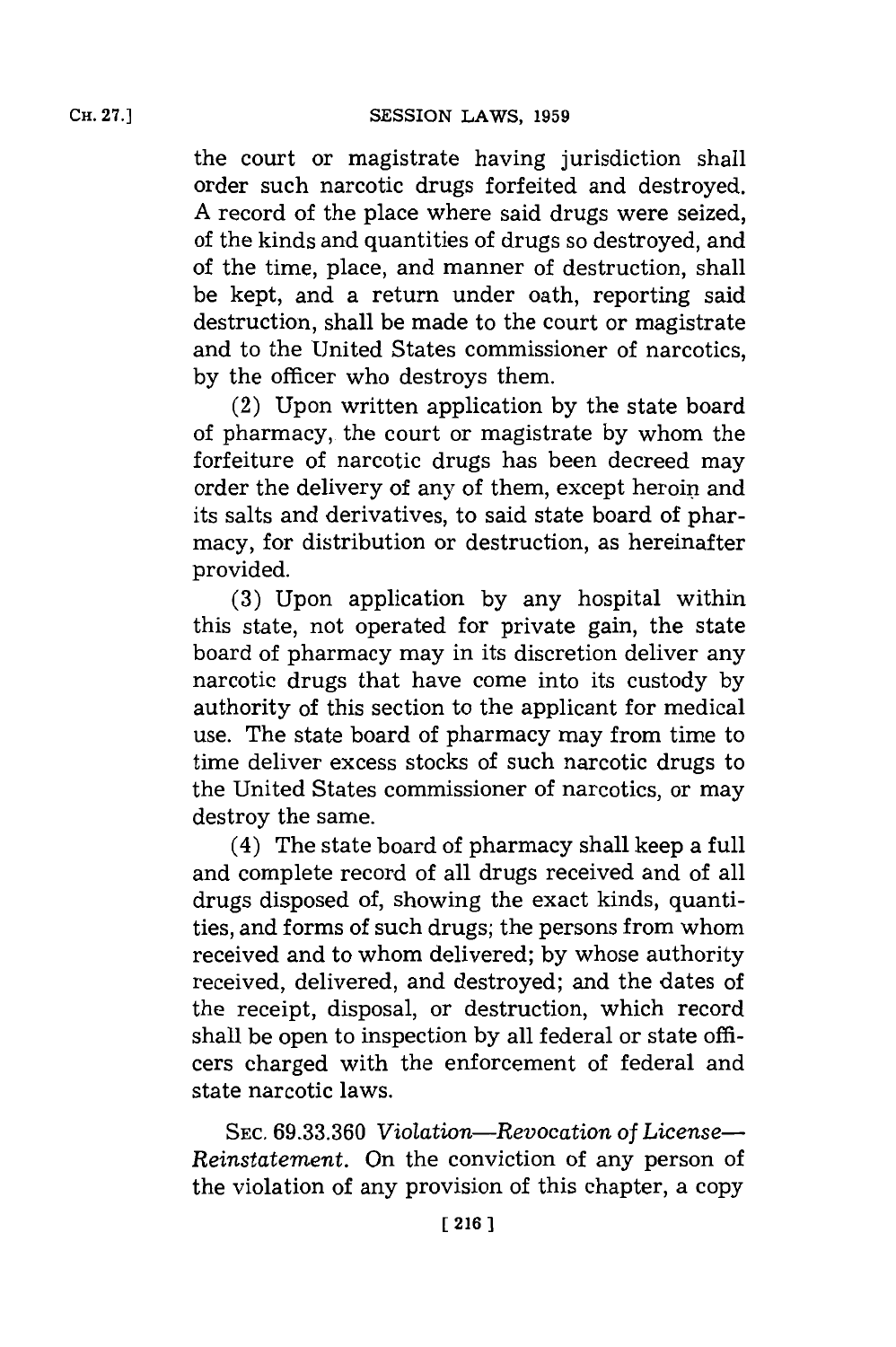of the judgment and sentence, and of the opinion of the court or magistrate, if any opinion be filed, shall be sent **by** the clerk of the court, or **by** the magistrate, to the board or officer, if any, **by** whom the convicted defendant has been licensed or registered to practice his profession or to carry on his business. Upon receipt of a certified copy of such final judgment and sentence, and opinion if any, the licensing board or officer concerned shall call and conduct a hearing, as provided **by** law, to determine whether the registration or the professional license of such person shall be revoked. The certified copy of judgment and sentence shall, for purposes of the hearing, constitute conclusive evidence of violation of this chapter. Conviction of violation of any provision of this chapter shall constitute grounds for revocation of the registration or the professional license of the person convicted. On the application of any person whose license or registration has been suspended or revoked, and upon proper showing and **for** good cause, said board or officers may reinstate such license or registration.

**SEC. 69.33.370** *Inspection of Records, Drug Stocks -Confidential Information.* Prescriptions, orders, and records, required **by** this chapter, and stocks of narcotic drugs, shall be open for inspection only to federal, state, county, and municipal officers, whose duty it is to enforce the laws of this state or of the United States relating to narcotic drugs. No officer having knowledge **by** virtue of his office of any such prescription, order, or record shall divulge such knowledge, except in connection with a prosecution or proceeding in court or before a licensing or registration board or officer, to which prosecution or proceeding the person to whom such prescriptions, order, or records relate is a party.

**SEC. 69.33.380** *Fraud in Obtaining or Dispensing Narcotics. (1)* No person shall obtain or attempt to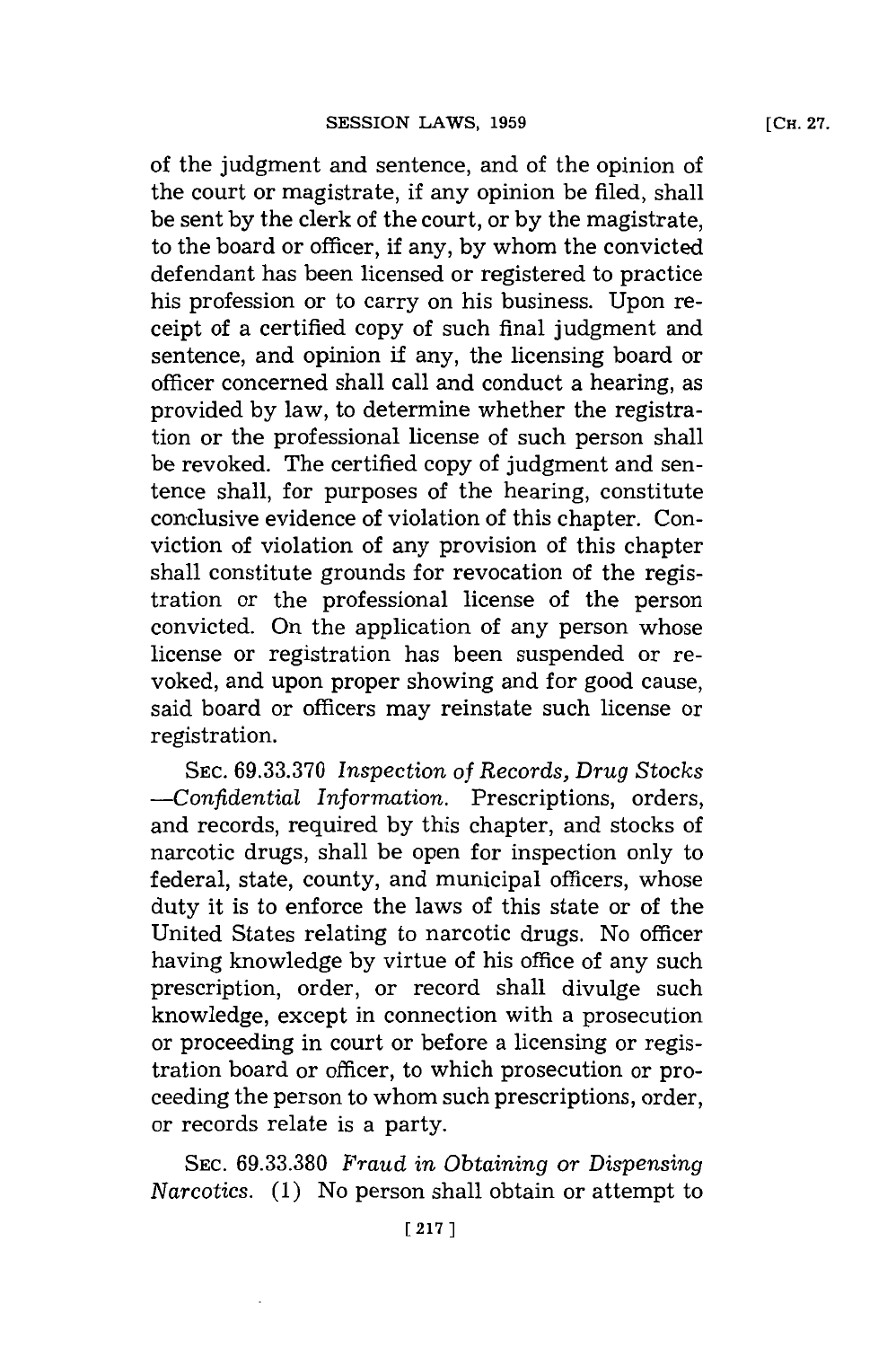obtain a narcotic drug, or procure or attempt to procure the administration of a narcotic drug, (a) **by** fraud, deceit, misrepresentation, or subterfuge; or **(b) by** the forgery or alteration of a prescription or of any written order; or (c) **by** the concealment of a material fact; or **(d) by** the use of a false name or the giving of a false address.

(2) Information communicated to a physician in an effort unlawfully to procure a narcotic drug, or unlawfully to procure the administration of any such drug, shall not be deemed a privileged communication.

**(3)** No person shall wilfully make a false statement in any prescription, order, report, or record, required **by** this chapter.

(4) No person shall, **for** the purpose of obtaining a narcotic drug, falsely assume the title of, or represent himself to be, a manufacturer, wholesaler, apothecary, physician, dentist, veterinarian, or other authorized person.

**(5)** No person shall make or utter any **f** alse or forged prescription or false or forged written order.

**(6)** No person shall affix any false or forged label to a package or receptacle containing narcotic drugs.

**(7)** The provisions of this section shall apply to all transactions relating to narcotic drugs under the provisions of RCW **69.33.290,** in the same way as they apply to transactions under all other sections.

**SEC. 69.33.390** *Exceptions and Exemptions Not Required* to *Be Negatived.* In any complaint, information, or indictment, and in any action or proceeding brought for the enforcement of any provision of this chapter, it shall not be necessary to negative any exception, excuse, proviso, or exemption, contained in this chapter, and the burden of proof of any such exception, excuse, proviso, or exemption, shall be upon the defendant.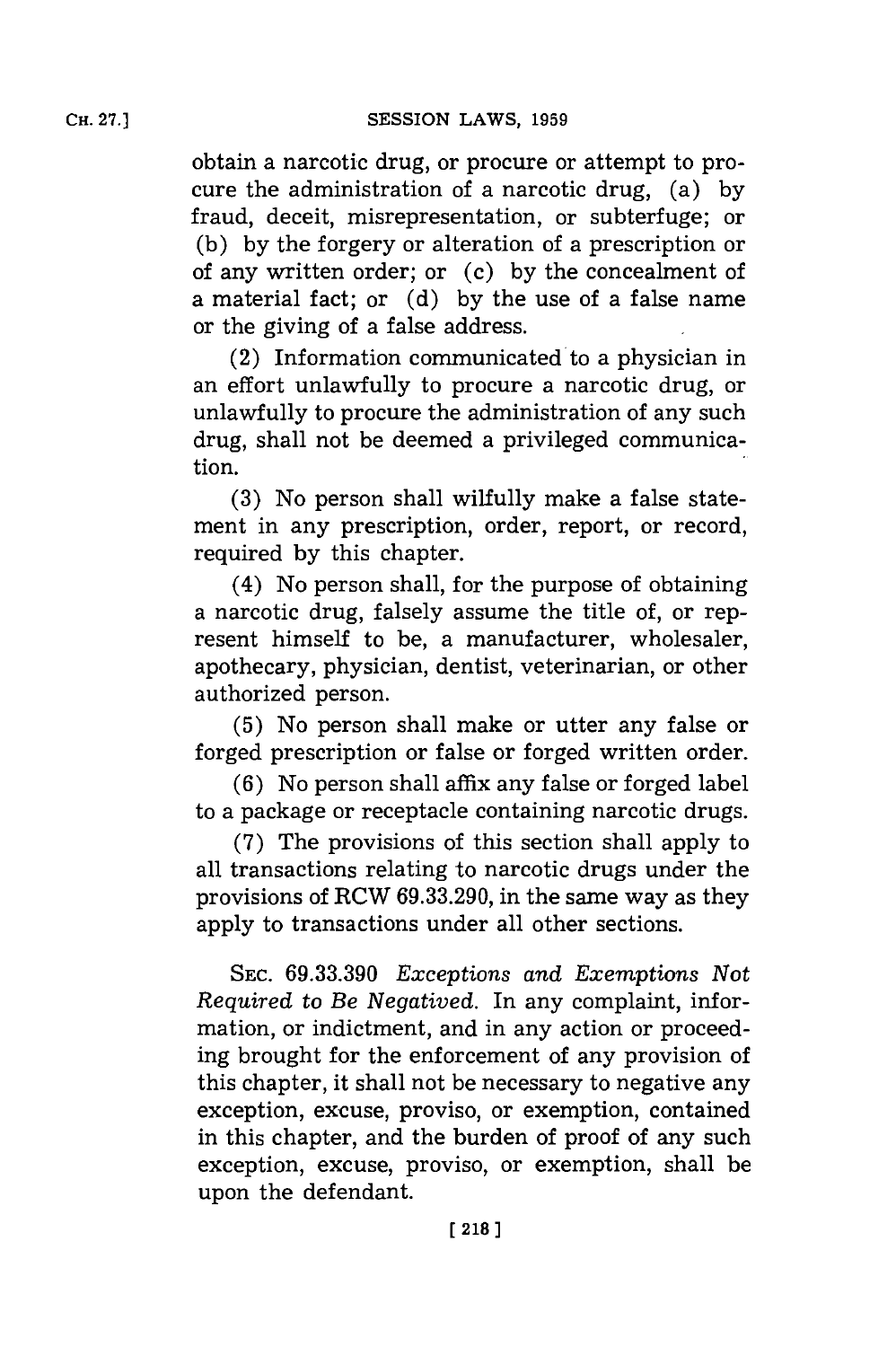**SEC. 69.33.400** *Enforcement of Chapter.* It is hereby made the duty of the state board of pharmacy, its officers, agents, inspectors, and representatives, and of all peace officers within the state, and of all county prosecuting attorneys, to enforce all provisions of this chapter, except those specifically delegated, and to cooperate with all agencies charged with the enforcement of the laws of the United States, of this state, and of all other states, relating to narcotic drugs.

**SEC. 69.33.410** *Violation-Penalty.* Whoever violates any provision of this chapter shall, upon conviction, be fined not more than two thousand dollars and be imprisoned not less than two years: *Provided,* That for the first offense the court may in its discretion impose a fine of not to exceed one thousand dollars or a sentence not to exceed one year in the county jail, or both such fine and imprisonment. For a second offense, or if, in the case of a first conviction of violation of any provision of this chapter, the offender shall previously have been convicted of any violation of the laws of the United States or of any other state, territory or district relating to narcotic drugs or marihuana, the offender shall be fined not more than ten thousand dollars and be imprisoned not less than five years. For a third or subsequent offense, or if the offender shall previously have been convicted two or more times in the aggregate of any violation of the law of the United States or of any other state, territory or district relating to narcotic drugs or marihuana, the offender shall be fined not more than twenty-five thousand dollars and be imprisoned not less than ten years. For any offense under the provisions of this chapter involving a sale to or other transaction with a minor the offender shall be fined not more than fifty thousand dollars and imprisoned not less than twenty years except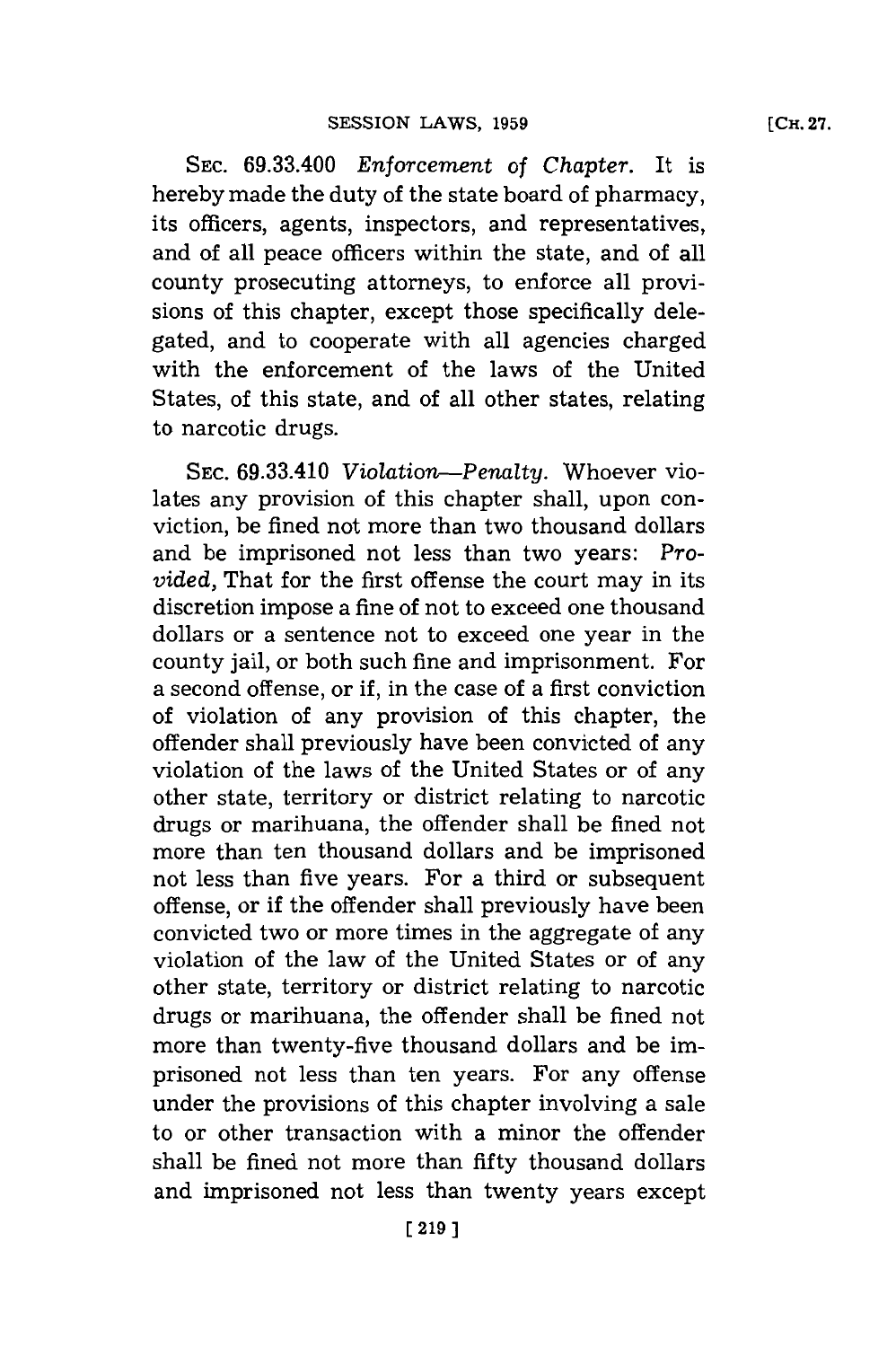that on first offense involving a minor the court may in its discretion impose a lesser penalty.

SEC. **69.33.420** *Violation-Double Prosecution Prohibited.* No person shall be prosecuted for a violation of any provision of this chapter if such person has been acquitted or convicted under the federal narcotic laws of the same act or omission which, it is alleged, constitutes a violation of this chapter.

**SEC. 69.33.430** *Search and Seizure-Warrant-Return.* If, upon the sworn complaint of any person, it shall be made to appear to any judge of the superior court or' justice of the peace that there is probable cause to believe that any narcotic drug is being used, manufactured, sold, bartered, exchanged, given away, furnished or otherwise disposed of or kept in violation of the provisions of this chapter, such justice of the peace or judge shall, with or without the approval of the prosecuting attorney, issue a warrant directed to any peace officer in the county, commanding him to search the premises designated and described in such complaint and warrant, and to seize all narcotic drugs there found, together with the vessels in which they are contained, and all implements, furniture and fixtures used or kept for the illegal manufacture, sale, barter, exchange, giving away, furnishing or otherwise disposing of such narcotic drugs, and to safely keep the same, and to make a return of said warrant within three days, showing all acts and things done thereunder, with a particular statement of all articles seized and the name of the person or persons in whose possession the same were found, if any, and if no person be found in the possession of said articles, the returns shall so state. **A** copy of said warrant shall be served upon the person or persons found in possession of any such narcotic drugs, furniture or fixtures so seized, and if no person be found in the possession thereof, a copy of said warrant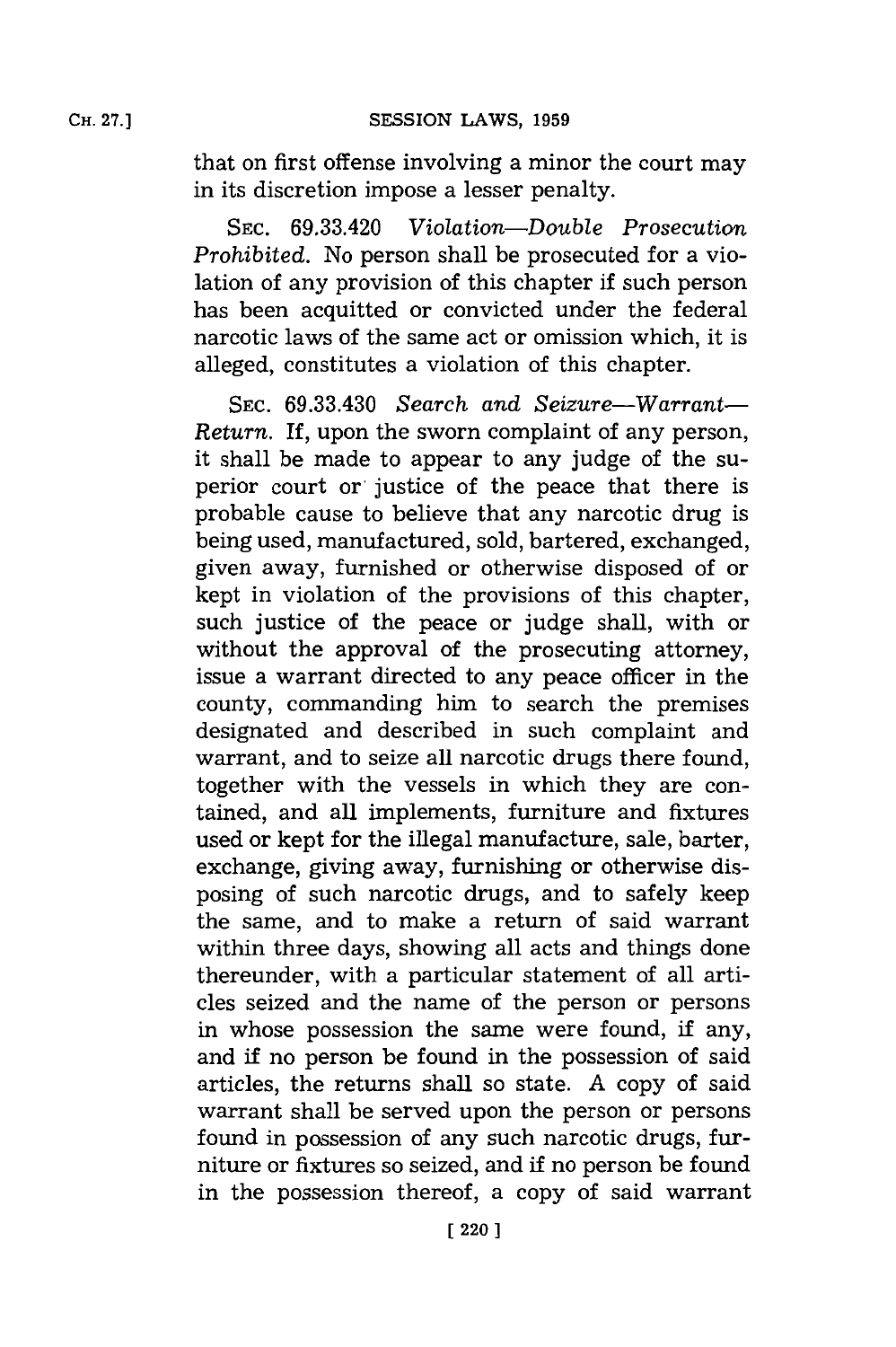shall be posted on the door of the building or room wherein the same are found, or, if there be no door, then in any conspicious place upon the premises.

**SEC.** 69.33.440 *State University and State College May Purchase Drugs.* Nothing herein shall make unlawful or prevent the purchase **by** the State University and the State College of Washington or the proper departments thereof, of narcotic drugs and the use thereof for experimental purposes only, when purchased, owned, held, possessed and used in compliance with the acts of congress and the rules and regulations thereunder.

**SEC. 69.33.900** *Severability.* **If** any provision of this chapter or the application thereof to any person or circumstances is held invalid, such invalidity shall not affect other provisions or applications of the chapter which can be given effect without the invalid provisions or application, and to this end the provisions of this chapter are declared to be severable.

**SEC. 69.33.910** *Construction.* This chapter shall be so interpreted and construed as to effectuate its general purpose, to make uniform the laws of those states which enact it.

**SEC. 69.33.920** *Short Title.* This chapter may be cited as the uniform narcotic drug act.

**SEC. 69.33.930** *Continuation of Existing Law.* The provisions of this chapter insofar as they are substantially the same as statutory provisions repealed **by** this chapter, and relating to the same subject matter, shall be construed as restatements and continuations, and not as new enactments.

**SEC. 69.33.940** *Chapter and Section Headings Not Part of Law.* Chapter headings, and section or subsection headings, as used in this chapter do not constitute any part of the law.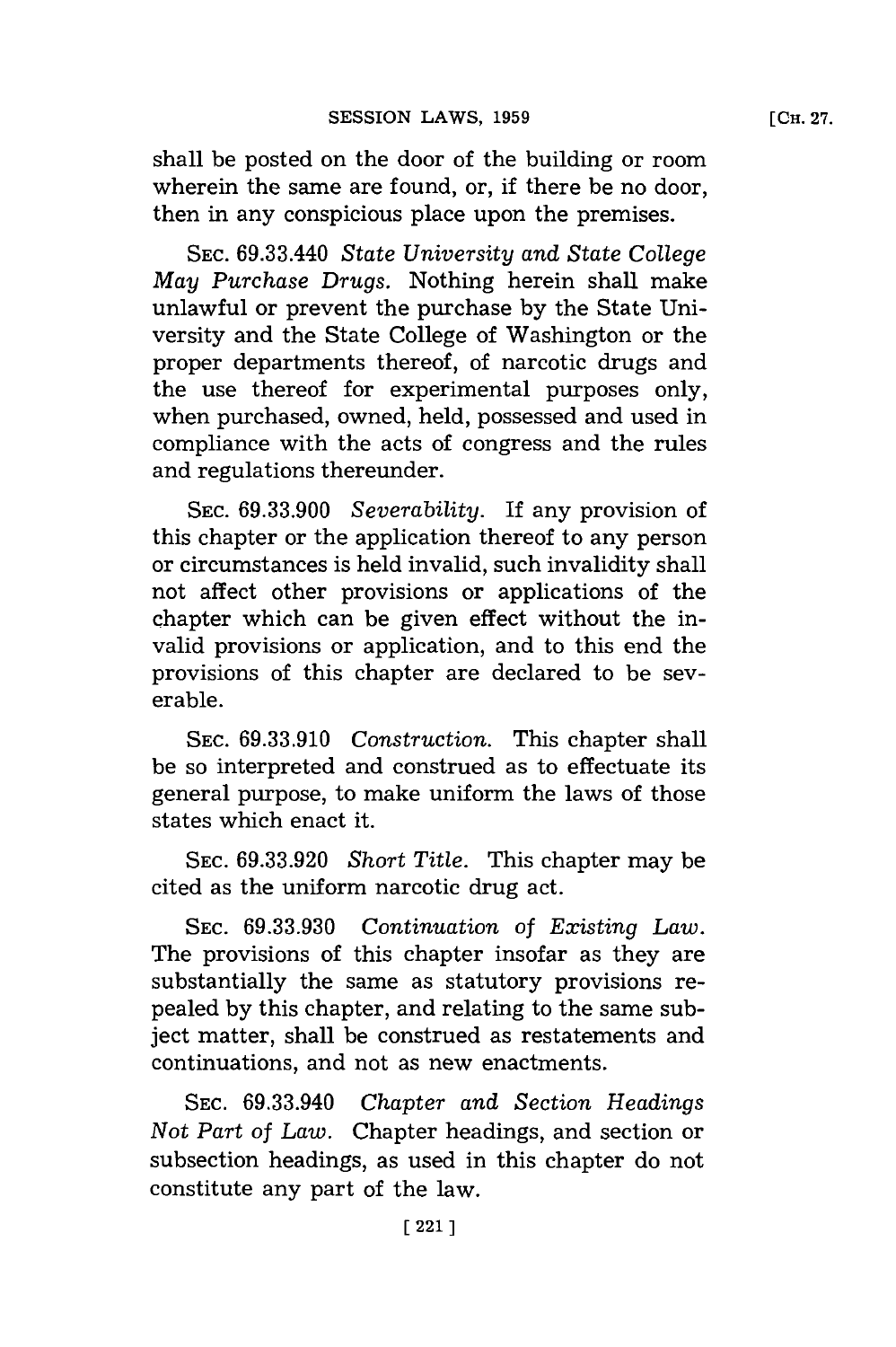SEC. **69.33.950** *Invalidity of Part of Chapter Not to Affect Remainder.* If any provision of this chapter, or its application to any person or circumstance is held invalid, the remainder of the chapter, or the application of the provisions to other persons or circumstances is not affected.

SEC. **69.33.960** *Repeals and Saving.* The following acts or parts of acts are repealed:

**(1)** Sections **1** through **17, 19,** 20, 21, 24, **25, 26,** and **27,** chapter 22, Laws of **1951** second extraordinary session;

(2) Sections 2, **3,** and 4, chapter **88,** Laws of **1953;**

**(3)** Chapter **25,** Laws of **1955;**

(4) Chapter **161,** Laws of **1957.**

Such repeals shall not be construed as affecting any existing right acquired under the provisions of the statutes repealed, nor any rule, regulation or order adopted pursuant thereto, nor as affecting any proceeding instituted thereunder.

**SEC. 69.33.970** *Emergency.* This act is necessary for the immediate preservation of the public peace, health and safety, the support of the state government and its existing public institutions, and shall take effect immediately.

Passed the House January 21, **1959.**

Passed the Senate January **27, 1959.**

Approved **by** the Governor January **30, 1959.**

Explanatory (The above measure, being remedial legislation introduced at the<br>note. Tequest of the Statute Law Committee, was accompanied by the follow-<br>ing explanatory note.)

**1. Introductory.**

**At the time of the enactment of the Uniform Narcotic Drug Act,** (1951 2nd ex.s. c 22) the principal statute on this subject was 1923 c 47, **being:**

**"AN ACT Providing for the regulation, sale, disposal, possession and use of narcotic drugs; providing penalties for violation thereof; providing for the quarantine and treatment of narcotic drug addicts and the promulgation of rules and regulations governing the same . .. 1**

**The 1951 act amended or repealed most of the sections of the 1923 act so that all that remains thereof are the provisions relating to the quarantine and treatment of addicts. The 1951 act also enacted the Uniform Narcotic Drug Act and the combining of the uniform act in the same bill with the amendments to the 1923 act, gave rise to a number of codification and statutory construction problems. For ex-**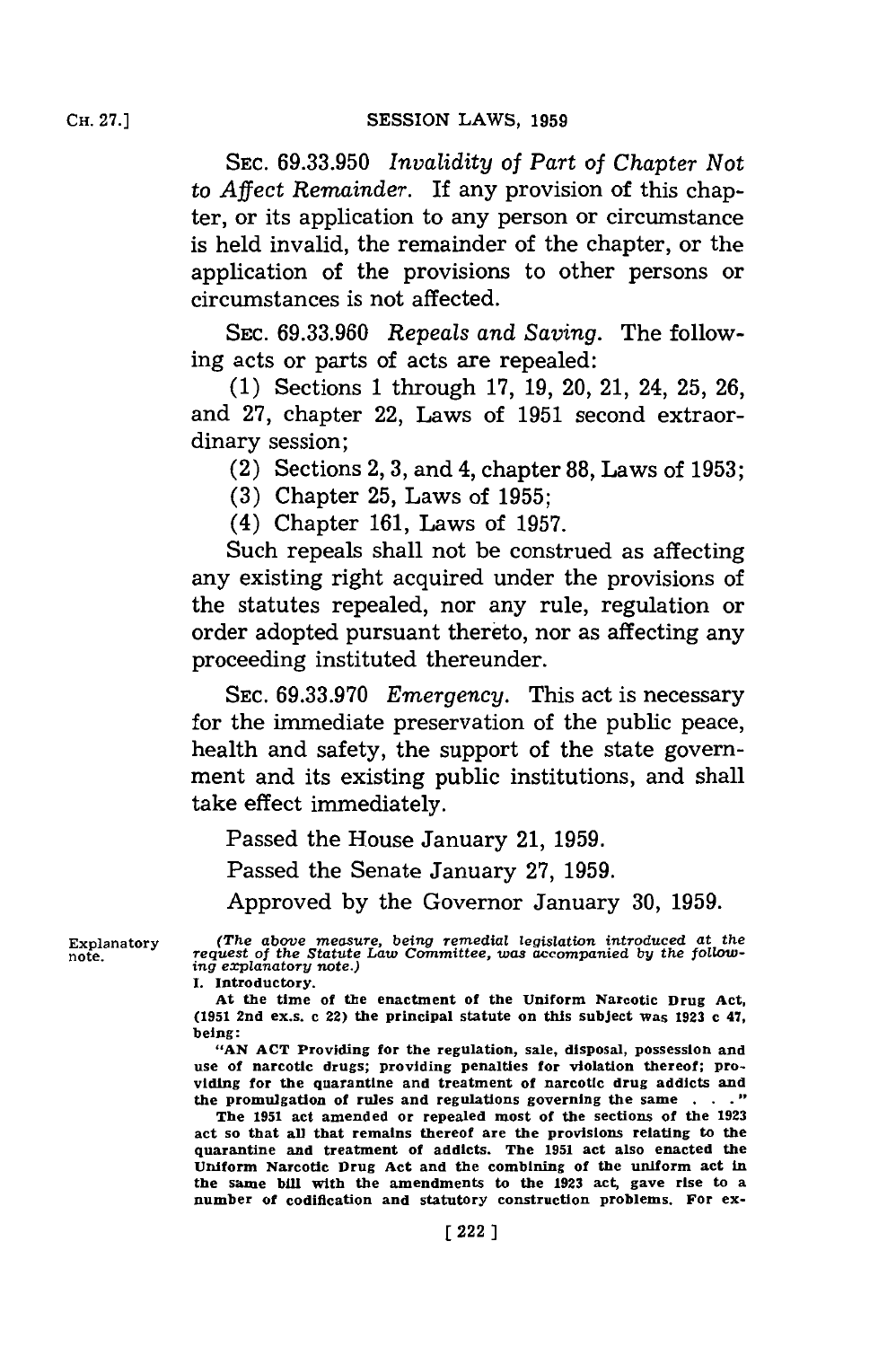ample, the present application of **1951** 2nd ex.s. c 22 see. **23** (RCW Explanatory 69.32.030) exempting purchases by the State University and the State College, and of **1951** 2nd ex.s. **c** 22 sec. **18** (RCW **69.32.060)** "Exceptions and exemptions not required to be negatived", is not altogether clear.

The publishers of the Revised Code of Washington codified the **1923** act (as amended **by 1951)** as chapter **69.32** RCW, and codified the uniform act as chapter **69.33.** The instant bill corrects the mischief of the **1951** act **by** codifying the university and college exemption section and the "negativing exceptions" section, as a part of each RCW chapter, and proposes the reenactment of each such chapter as a completely selfcontained unit.

Each section is in the language of its latest session law parent, as published in **6/1/58** restoration supplement to RCW except for minor variances therefrom which are explained In the "section comment" below.

**H.** Section. Comment.

#### Chapter **69.32** Narcotics-Addiction

**69.32.010** Source **[1951** 2nd ex.s. c 22 sec. 22; **1923** c 47 sec. 2; RE **S** sec. **2509-2.]**

14RCWp~ **69.33.010"** changed to "1RCW **69.33.220** as now or hereafter amended", to correspond with renumbering of this section as explained below, and to insure the adoption of subsequent amendments to said section "RCW 69.32.030 and 69-**.32.060** to **69.32.130,** inclusive" changed to "this chapter".

- **69.32.030** Source **[1951** 2nd ex.s. c 22 sec. **23; 1923 c** 47 sec. **3,** part; RRS sec. **2509-3,** part. Prior: **1909** c 249 sec. **257.]** This section Is repeated in chapter **69.33** as sec. 69.33.440.
- **69.32.060** Source **[1951** 2nd ex.s. c 22 sec. **18; 1923 c** 47 sec. **5;** RRS sec **2509-5.]** The **1951** act expressly amended RCW **69.32- .060** to read identically with section **18** of the uniform act. The uniform act language is retained here and the section is repeated as section **69.33.390,** infra.
- **69.32.070** Source **[1923** c 47 sec. **6;** RRS sec. **2509-6.]**
- **69.32.080** Source **[1953 c 88** sec. **1; 1923** c 47 sec. 4; RRS sec. 2509-4. Prior: **1909** c 249 sec. **257.]** "RCW 69.33.010" changed to "RCW 69.33.220 as now or hereafter amended", to correspond with renumbering of this section as explained below, and to insure the adoption **of** subsequent amendments to said section.
- **69.32.090** Source **[1923** c 47 sec. **7;** URS sec. **2509-7.]**
- **69.32.100** Source **[1923** c 47 sec. **8;** lIRS sec. **2509-8.]**
- **69.32.110** Source **[1923** c 47 sec. **10;** RRS sec. **2509-10.]**
	- In the last sentence of RCW **69.32.110,** "Sections **3** or 4 of this act" changed to "RCW 69.32.080" which is the codification of said "section 4". All that remains of section 3 since the enactment of **1951** 2nd ex.s. c 22, is the university and state college exemption. The remainder of the old section **3** dealt with distribution of certain narcotics to physicians, druggists, wholesale dealers, etc., unlawful possession (which is now section 4), and forgery of prescriptions. This material is now taken care of in the uniform act where there would be no question of the procedural provisions of chapter **69.32** applying anyway. Hence the translation of only "section 4".
- **69.32.120** Source **[1923** c 47 sec. **11;** RRS sec. **2509-11.]**
- **69.32.130** Source **[1923** c 47 sec. **9;** RRS sec. **2509-9.]**
- **69.32.900** through **69.32.940.** Construction sections added relating to effect of repeal and reenactment.
- **89.32.940** Source **[1923** c 47 sec. **1.]**
- **69.32.950** Source **[1923** c 47 sec. **13.]**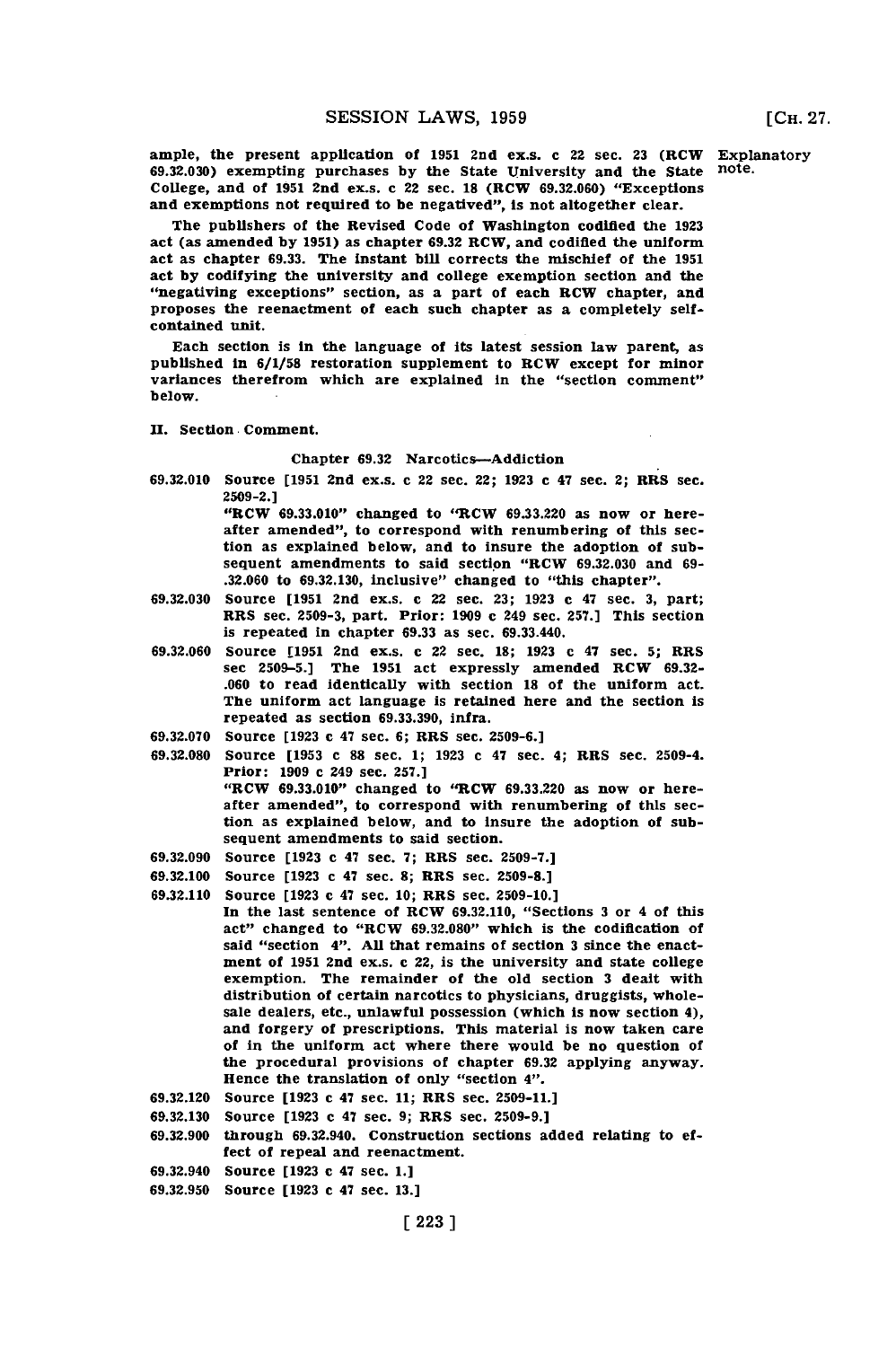Explanatory Chapter **69.33** Uniform Narcotic Drug Act note. Introductory Note: In order to restore this act to the same order of sections as adopted **by** the National Conference of Commissioners on Uniform State Laws, it is herein assigned new numbers beginning with Sec. 69.33.220. The uniform act is published in Volume 9B of Uniform Acts Annotated. **69.33.220** Source **[1953** c **88** sec. 2; **1951** 2nd ex.s. c 22 sec. **1;** RCW **69.33- .010;** uniform act sec. **1.] 69.33.230** Source **[1951** 2nd ex.s. c 22 sec. 2; RCW **69.33.020;** uniform act sec. 2.] **69.33.240** Source **[1951** 2nd ex.s. **c** 22 sec. **3;** RCW **69.33.030;** uniform act sec. **3.] 69.33.250** Source **11951** 2nd ex.s. c 22 sec. 4; RCW **69.33.040;** uniform act sec. 4.] **69.33.260** Source **[1951** 2nd ex.s. c 22 sec. **5;** RCW **69.33.050;** uniform act sec. **5.] 69.33.270** Source **[1951** 2nd ex.s. c 22 sec. **6;** RCW **69.33.060;** uniform act sec. **6.] 69.33.280** Source **[1951** 2nd ex.s. c 22 sec. **7;** RCW **69.33.070;** uniform act sec. **7.] 69.33.290** Source **[1957** c **161** sec. **1; 1953** c **88** sec. 4; **1951** 2nd ex.s. c 22 sec. **8;** RCW **69.33.080;** uniform act sec. **8.] 69.33.300** Source **[1951** 2nd ex.s. c 22 sec. **9;** RCW **69.33.090;** uniform act sec. **9.] 69.33.310** Source **[1955 c 25** sec. 2; **1951 2nd** ex.s. c 22 see. **10;** RCW **69.33.100;** uniform act sec. **1G.] 69.33.320** Source **[1951** 2nd ex.s. c 22 sec. **11;** 1ICW **69.33.110;** uniform act sec. **11.] 69.33.330** Source **[1951** 2nd ex.s. c 22 sec. 12; RCW **69.33.120;** uniform act sec. 12.] **69.33.340** Source **[1951** 2nd ex.s. c 22 sec. **13;** RCW **69.33.150;** uniform act sec. **13.] 69.33.350** Source **[1951** 2nd ex.s. c 22 sec. 14; RCW **69.33.170;** uniform act sec. 14.] **69.33.360** Source **[1951** 2nd ex.s. c 22 sec. **15;** RCW **69.33.210;** uniform act sec. **15.]** "this chapter" substituted for specific translations, since entire uniform act is herein contained in chapter **69.33. 69.33.370** Source **[1951** 2nd ex.s. c 22 sec. **16;** RCW **69.33.130;** uniform act sec. **16.] 69.33.380** Source **[1951** 2nd ex.s. c 22 sec. **17;** RCW **69.33.140;** uniform act sec. **17.] 69.33.390** Source **[1951** 2nd ex.s. **c** 22 sec. **18;** uniform act see. **18.]** See note to **69.32.060. 69.33.400** Source **[1951** 2nd ex.s. **c** 22 sec. **19;** RCW **69.33.180;** uniform act sec. **19.] 69.33.410** Source **[1953** c **88** see. **3; 1951** 2nd ex.s. c 22 sec. **20;** RCW **69.33.190;** uniform act sec. 20.] **69.33.420** Source **[1951** 2nd ex.s. c 22 sec. 21; RCW **69.33.200;** uniform act sec. 21.] **69.33.430** Source **[1951** 2nd ex.s. c 22 sec. 24; RCW **69.33.160.]** This section was included in the **1951** act pursuant to the comment of the Uniform Law Commissioners ". . . that each state provide its own method of search, seizure, and forfeiture of narcotic drugs." See SB Volume **A p. 317,** also **p. 275.** Therefore it is for all purposes a part of the act and can be codified as such. 69.33.440 Source **[1951 2nd** ex.s. c 22 sec. **23; 1923 c** 47 sec. **3,** part; RCW **69.32.030.]** Also carried herein as section **69.32.030. 69.33.900** Source **[1951** 2nd ex.s. **e** 22 sec. **25;** uniform act sec. 22.] **69.33.910** Source **[1951** 2nd ex.s. c 22 sec. **26;** uniform act sec. **23.]**